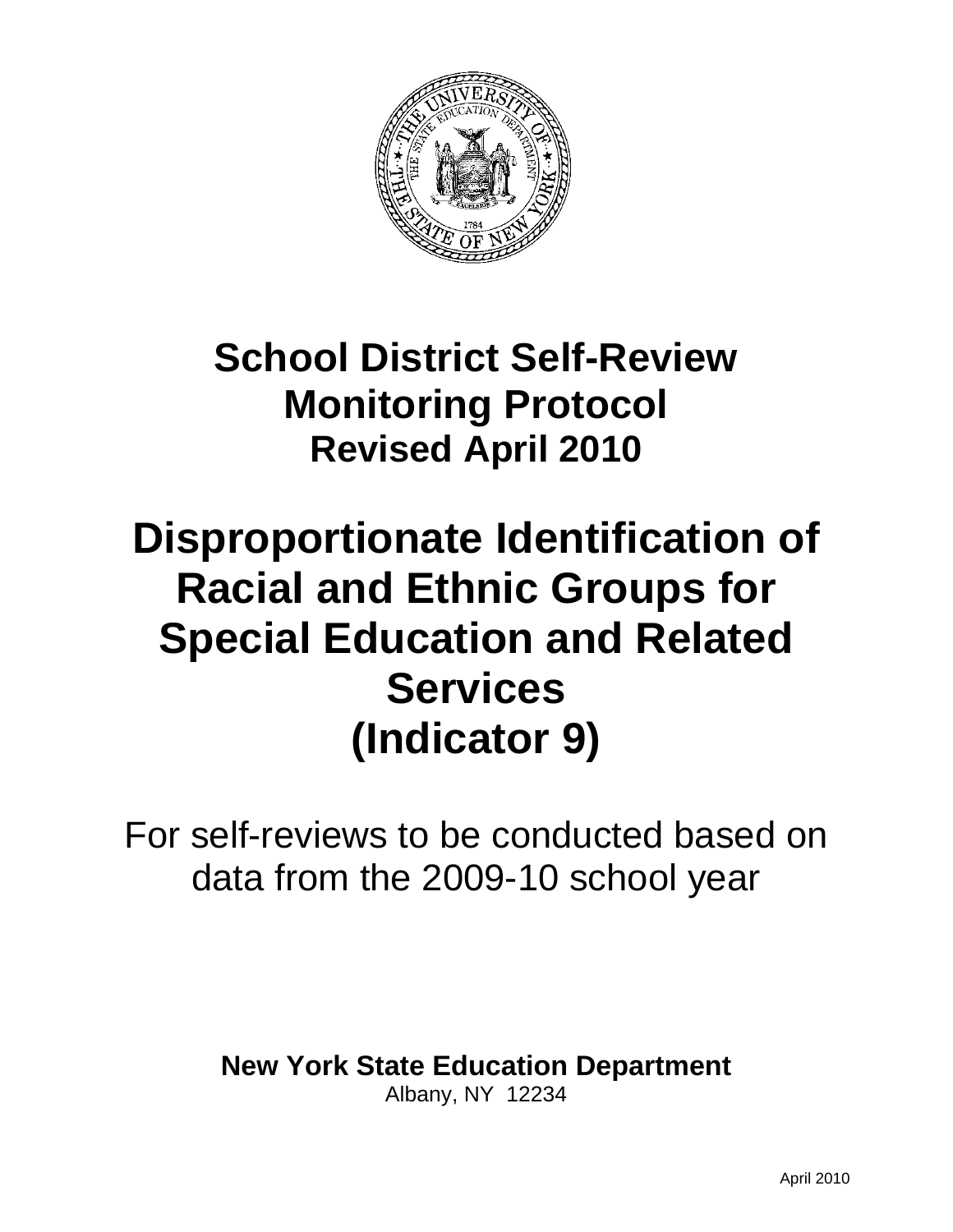## **Table of Contents**

## **Attachments**

| Checklist to Complete the Disproportionality Self-Review Monitoring<br>Protocol |
|---------------------------------------------------------------------------------|
| Attachment 2: School District Self-Review Monitoring Protocol                   |
| Attachment 2A: Regulations of the<br>Commissioner<br>Education<br>Οf            |
| Section 200.1(zz) – Definitions of Disability Classifications                   |
| Data Analysis of Students Referred to the Committee on Special                  |
| Education (CSE)                                                                 |
| <b>Individual Student Record Review Form</b>                                    |
| <b>Focused Rubric to Evaluate the CSE Process</b>                               |
| <b>Interview Questions to Identify Improvement Activities</b>                   |
| Disproportionality Self-Review Monitoring Report                                |
|                                                                                 |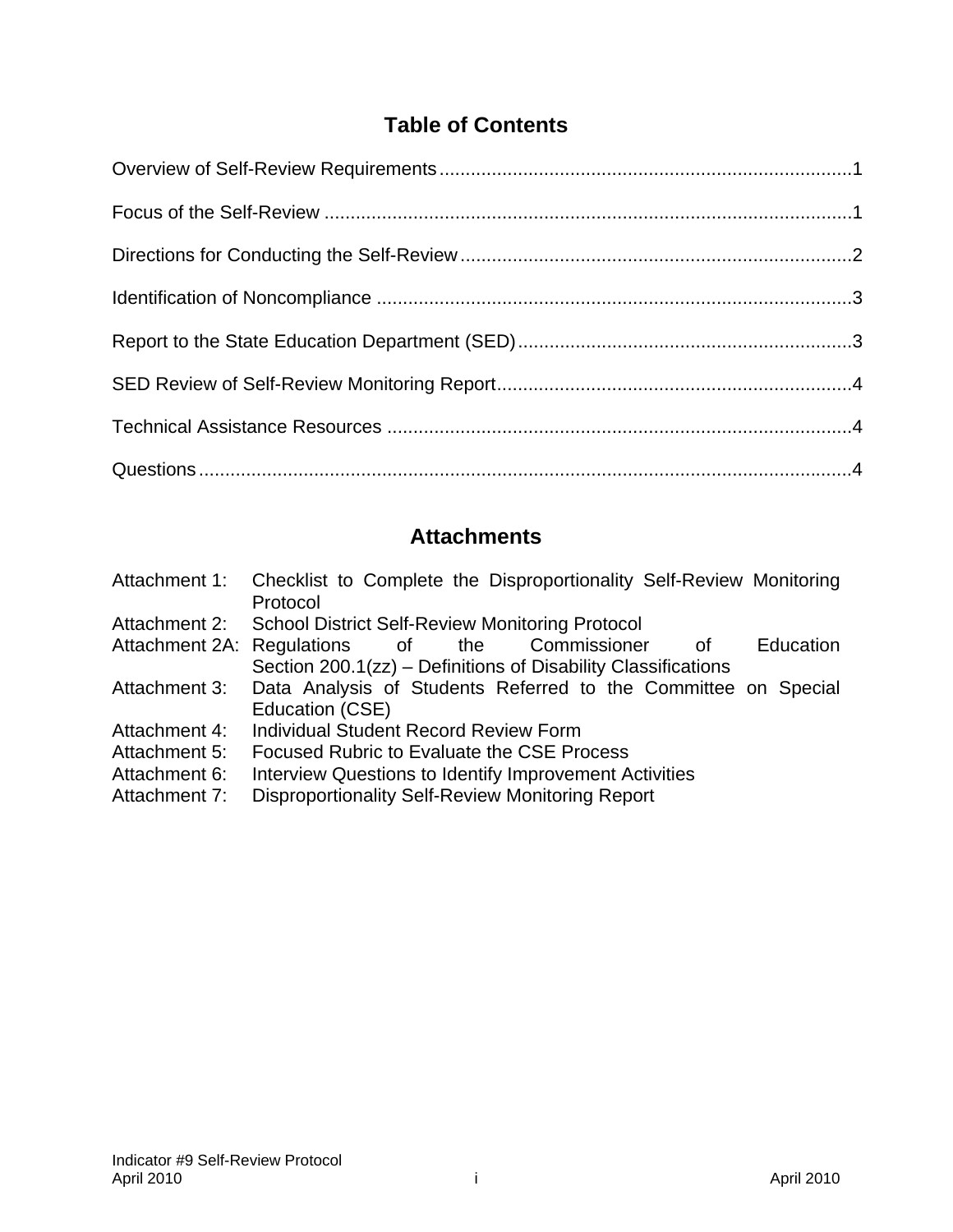## **Self-Review Monitoring Protocol For Districts Identified for Significant Disproportionality Under Indicator #9 of the State Performance Plan**

## **Overview of Self-Review Requirements**

School districts that are identified under federal Indicator #9 of the State Performance Plan by the State Education Department (SED) as having significant disproportionality based on race and ethnicity in the identification of students with disabilities are required to complete this self-review monitoring protocol. School districts must determine if the disproportionate representation of racial and ethnic groups in special education and related services is the result of inappropriate identification through implementation of the district's policies, procedures and practices used in the identification of students with disabilities.

## **Focus of the Self-Review**

The self-review monitoring process is a focused review of a school district's policies, procedures and practices (i.e., implementation of policies and procedures) that most closely relate to the identification of children as students with disabilities.

This review has four focus areas described below:

- **I. School-wide Approaches and Prereferral Interventions.** The Board of Education must have written policy that articulates a school-wide approach to prereferral interventions throughout the district. Both the policy and its implementation will be reviewed in order to determine if there are equitable opportunities for students to receive supportive interventions that enable them to be successful in the general education environment. Procedures and practices will also be analyzed to determine if the policy is implemented in a consistent manner for all students and that students of different racial or ethnic groups are not treated differently in any schools of the district.
- **II. Referral of Students to the Committee on Special Education (CSE).** The practices of the school district will be reviewed to determine if teachers and administrators make appropriate use of prereferral interventions and if student referrals are handled consistently school-wide.
- **III. Individual Evaluations of Students with Disabilities.** The school district's evaluation practices will be reviewed to determine if students of all racial and ethnic groups, and particularly students of the identified group, have received appropriate evaluations. The evaluations must include a variety of assessment tools and strategies to gather relevant functional, developmental and academic information about the student that may assist in determining whether the student is a student with a disability.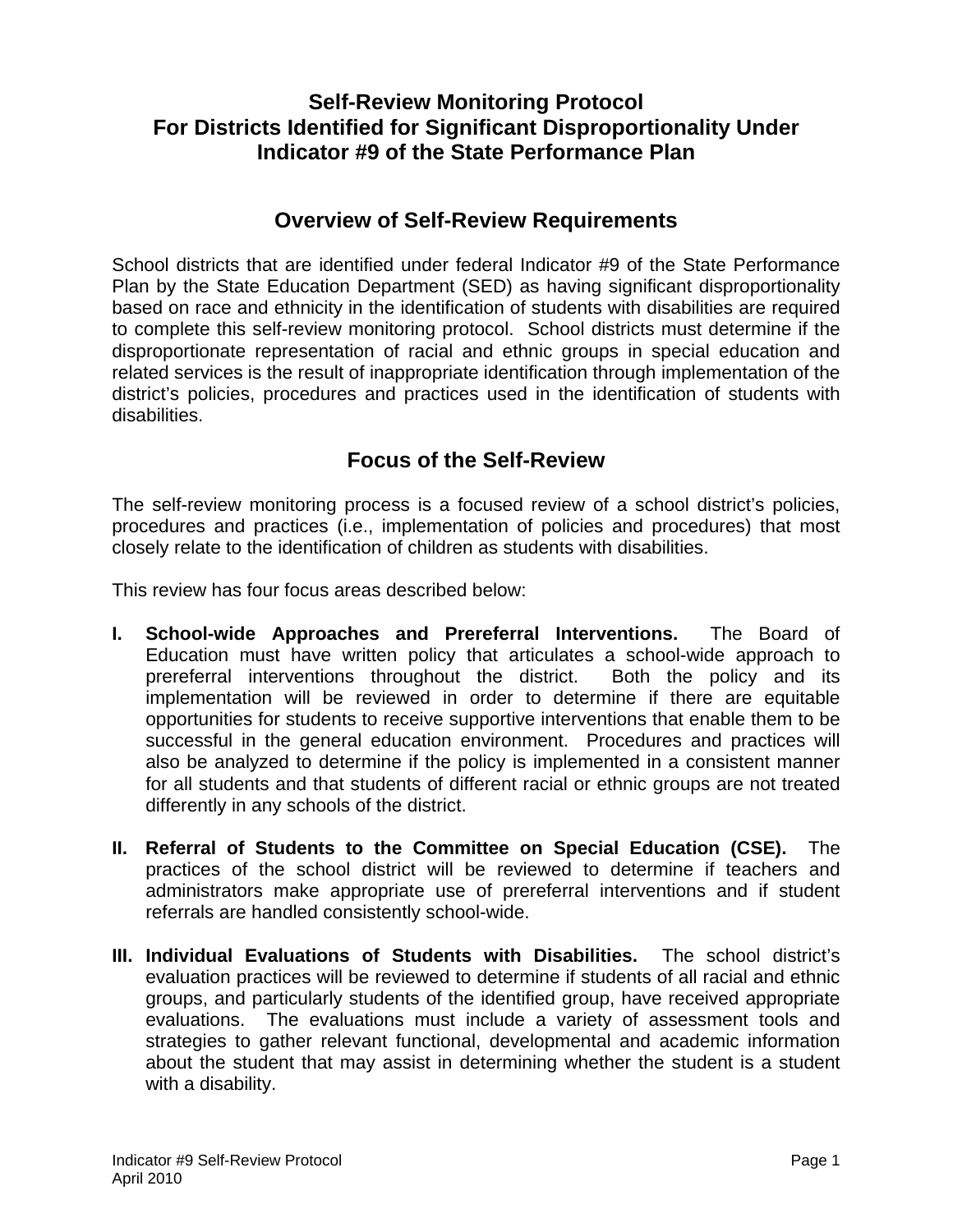**IV. Eligibility Determinations.** The district's CSE process will be examined to determine to what extent students of the identified racial and ethnic groups are provided appropriate instruction and resources to promote learning prior to referral and that the CSE recommendation is based on the students' evaluations.

## **Directions for Completing the Self-Review**

- **Checklist to Complete the Disproportionality Self-Review Monitoring Protocol (Attachment 1)** – This form provides a step-by-step process to complete the selfreview. The district must maintain documentation for every step of the review process for later verification. There are six forms (Attachments 2-7) that must be completed as part of the self-review monitoring process.
- **School District Self-Review Monitoring Protocol (Attachment 2)** This form establishes the protocol to conduct the self-review. The protocol:
	- $\circ$  specifies the regulatory requirements relating to the four focus areas;
	- o identifies documentation (e.g., written policies, data charts, student record reviews, interview summaries, CSE meeting minutes) that must be reviewed; and
	- o identifies information to "look for" in reviewing documentation (e.g., consistent application of prereferral interventions for students across all racial/ethnic groups within the district).

 The school district must use this form to guide the self-review and to document its compliance findings in detail and identify, for self-correction purposes, any corrective action and improvement activities needed to address compliance issues. This form is **not submitted to SED**, but should be used to guide the district to selfcorrect compliance issues.

- **Data Analysis of Students Referred to the CSE (Attachment 3)** This chart is used to assist the district in determining if students of the identified racial/ethnic groups in all buildings within the district have had equal access to prereferral interventions and that all students have been treated equally in the referral process. This chart will help the team determine patterns of over- or underutilization of prereferral interventions.
- **Individual Student Record Review (Attachment 4)** This form is used to guide the collection of information from individual student records (i.e., evaluations, IEPs). The School District Self-Review Monitoring Protocol (Attachment 2) should be referenced in determining what documentation in a student's record must be reviewed and what information to look for in the review of that documentation. Using this form, for each regulatory citation for each individual student in the sample, a determination must be made whether the requirement was met or was not met or was not applicable to the individual student. One form should be used for each student record reviewed. Information from these forms is used to determine compliance.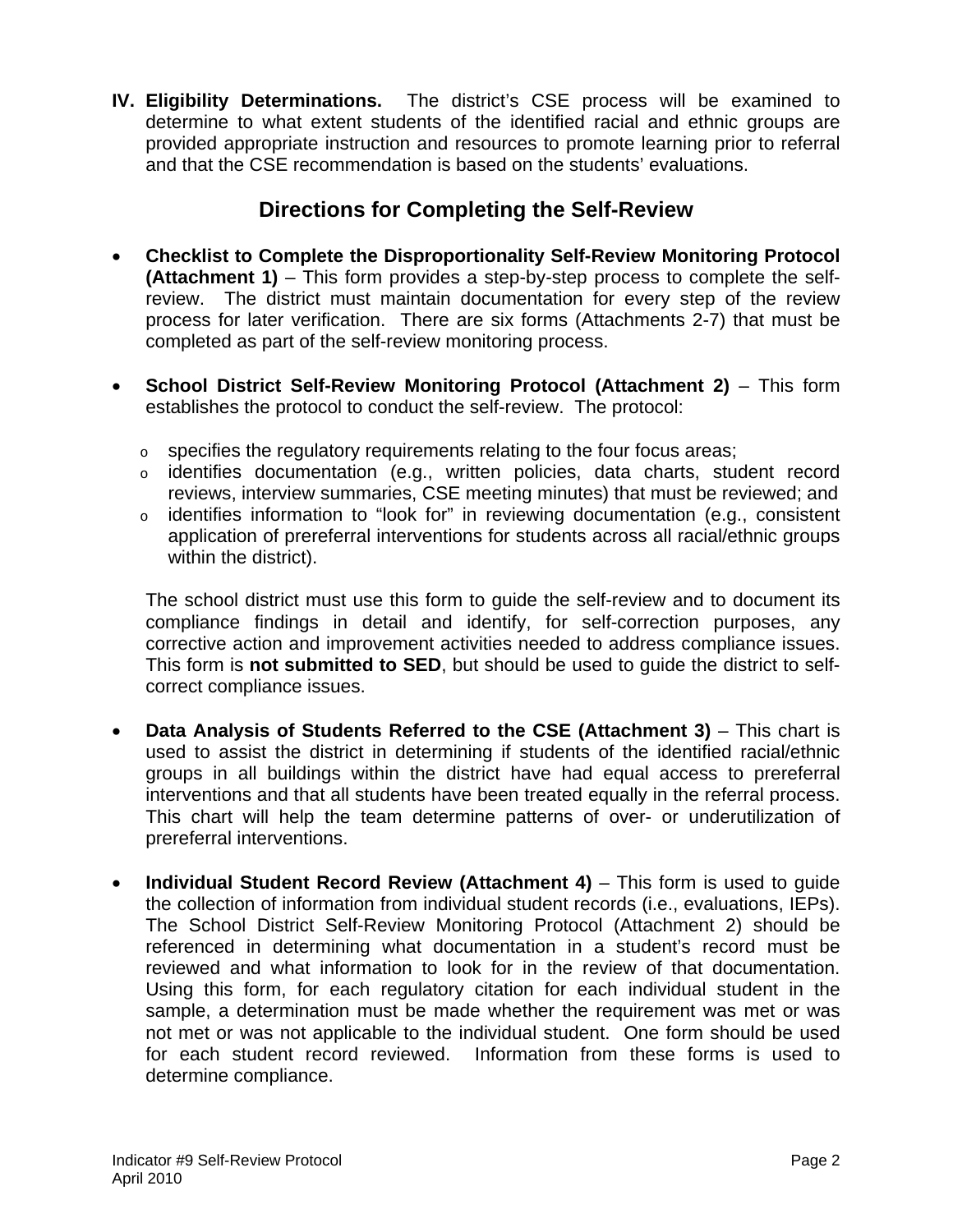- **Focused Rubric to Evaluate the CSE Process (Attachment 5)** This form is used to focus on key decision points during the CSE meeting that affect determination of eligibility. The rubric provides information about how the CSE addresses these key points and if the CSE makes decisions consistently across the district. It may also provide insight into how the CSE decision-making process may or may not contribute to an over- or under-identification of students by race/ethnicity. All instances of "minimally addressed or no evidence" must be reported as noncompliance.
- **Interview Questions to Identify Improvement Activities (Attachment 6)** This form is used to interview staff to identify issues relating to school-wide approaches and prereferral supports and services, referrals of students to the CSE and individual evaluations of students with disabilities. The information learned from staff interviews should assist the team to identify improvement activities. Documentation of improvement activities must be noted in Attachment 2 for any issues needing improvement.
- **Disproportionality Self-Review Monitoring Report (Attachment 7)** This form is a sample of the electronic report the school district will compete to document the results of the district's self-review to SED. For each regulatory requirement, the district must document its findings of compliance or noncompliance.

## **Identification of Noncompliance**

**The team must carefully review all findings from all the documentation and evidence to make its determination of compliance for each regulatory requirement. Any absent or inappropriate policy, procedure or practice must be reported as a noncompliance issue. Please refer to these criteria below when making determinations of compliance/noncompliance.** 

When other required documentation from Attachments 3 and 5 provide evidence of noncompliance, the issue must be reported as "noncompliant."

## **Report to the State Education Department (SED)**

**The only documentation to be submitted to SED is the Disproportionality Self-Review Monitoring Report (Attachment 7).** This report must be submitted electronically. To complete this form, go to [http://pd.nysed.gov](http://pd.nysed.gov/) and follow the directions for completion and submission. The district should **NOT** submit the other forms completed or the documentation reviewed during the self-review unless requested by SED.

Pursuant to the New York State Archives and Records Administration Records Retention and Disposition Schedule ED-1, the school district must maintain documentation of its review for a period of **seven years**. This documentation is subject to review by SED and, therefore, should be maintained in an easily retrievable and organized manner.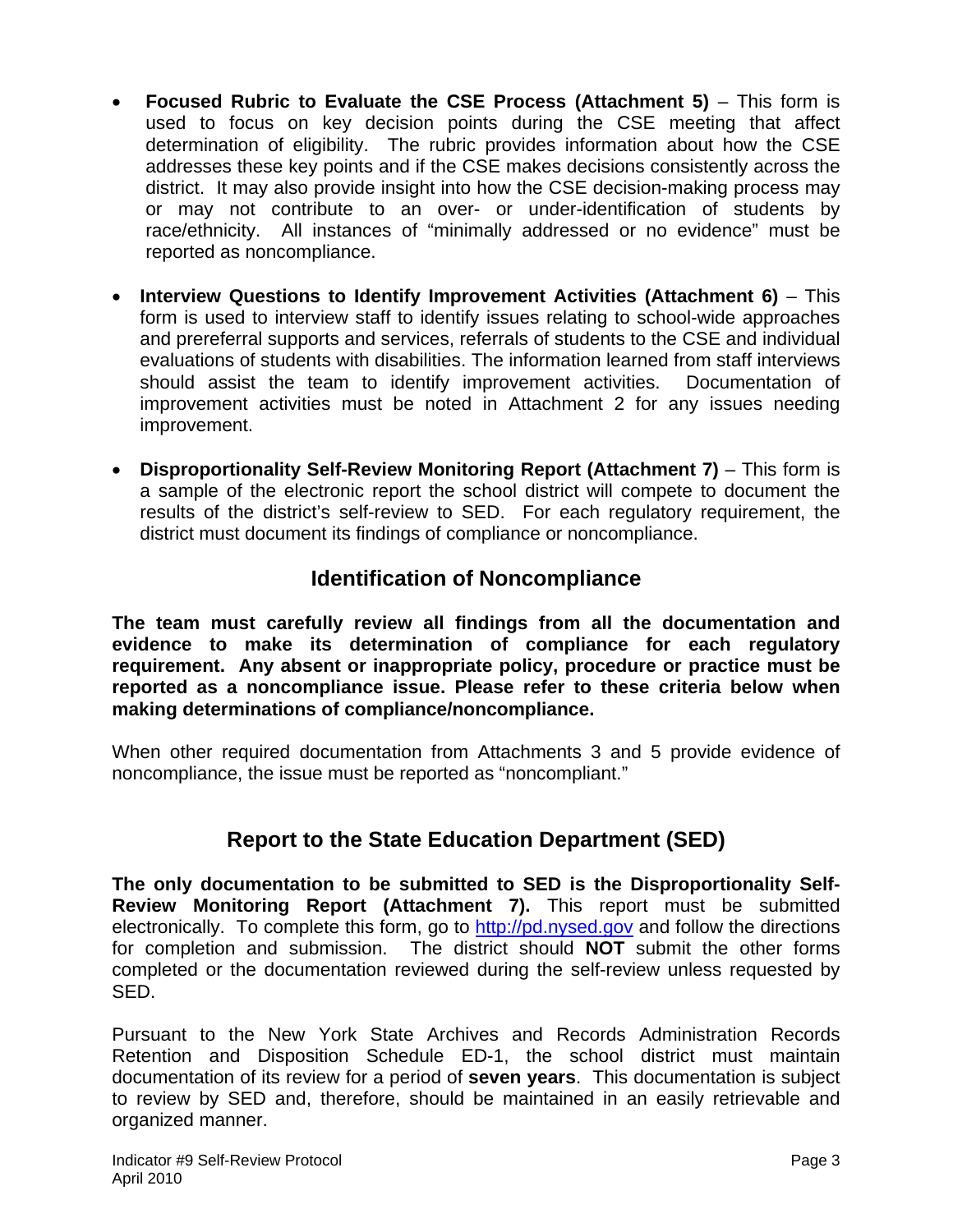## **SED Review of Self-Review Monitoring Report**

SED will review the Self-Review Monitoring Report and respond as follows:

- 1. If the school district reports to SED that, based on its self-review, the district has not identified any compliance issues relating to its policies, procedures and practices, SED will arrange for a review of that determination.
- 2. If the school district reports to SED that, based on its self-review, the district has one or more compliance issues relating to its policies, procedures and practices, SED will notify the district that it must correct all instances of noncompliance not later than one year from the identification of the issues. SED will periodically contact the school district to ensure that correction of noncompliance has occurred within a year.

## **Technical Assistance Resources**

The following sources may assist you in addressing issues of disproportionate representation by race and ethnicity of students with disabilities receiving special education and related services.

- Technical Assistance Center on Disproportionality (TAC-D) The Metropolitan Center for Urban Education at New York University <http://steinhardt.nyu.edu/metrocenter/tacd.html>
- Regional Special Education Technical Assistance Support Centers (RSE-TASC) <http://www.vesid.nysed.gov/specialed/techassist/rsetasc/>
- National Center for Culturally Responsive Educational Systems <http://www.nccrest.org/publications.html>

### **Questions**

Questions regarding the Disproportionality Self-Review Monitoring Protocol may be directed to the Policy Unit at (518) 473-2878 or to the Special Education Quality Assurance Regional Offices at [http://www.vesid.nysed.gov/specialed/quality/](http://www.vesid.nysed.gov/specialed/quality/qaoffices.htm) [qaoffices.htm](http://www.vesid.nysed.gov/specialed/quality/qaoffices.htm) .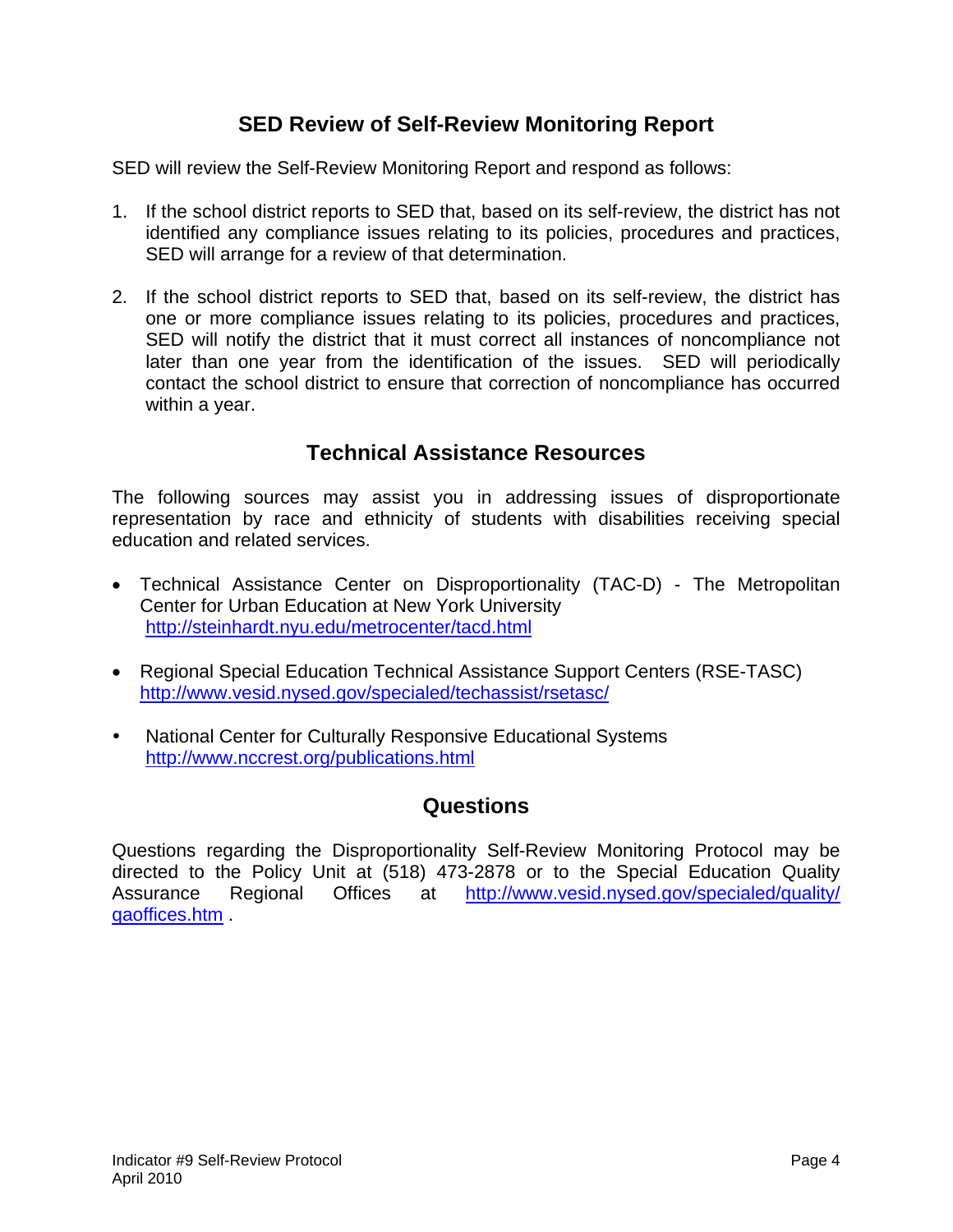## **Checklist to Complete the Disproportionality Self-Review Monitoring Protocol**

| <b>Activity</b>                                                                                                                                                 | <b>Components of the Review</b>                                                                                                                                                                                                                                                                                                                                                                                                                                                                                                                                                                                                                                                                                                                                                                                                                                                                                                                                                                                                                                                                |
|-----------------------------------------------------------------------------------------------------------------------------------------------------------------|------------------------------------------------------------------------------------------------------------------------------------------------------------------------------------------------------------------------------------------------------------------------------------------------------------------------------------------------------------------------------------------------------------------------------------------------------------------------------------------------------------------------------------------------------------------------------------------------------------------------------------------------------------------------------------------------------------------------------------------------------------------------------------------------------------------------------------------------------------------------------------------------------------------------------------------------------------------------------------------------------------------------------------------------------------------------------------------------|
| 1. School superintendent or<br>designee selects the team<br>members to conduct the self-<br>review                                                              | Identify a team leader for the review process.<br>Select team members, number to be determined by team leader.<br>$\bullet$<br>Suggested team members include: school administrator, special<br>education teacher, general education teacher, parent of a student<br>with a disability, school psychologist, guidance counselor.<br>To provide objectivity and to benefit from technical assistance<br>during the self-review process, it is strongly recommended that the<br>district invite someone from outside the district such as a RSE-<br>TASC specialist and one or more representatives of a diverse<br>racial or ethnic background from the community to participate in<br>the self-review.                                                                                                                                                                                                                                                                                                                                                                                         |
| 2. Conduct an initial meeting of<br>the review team to discuss<br>timelines for the review and the<br>process to review and collect<br>the required information | • Assign staff responsible to:<br>o Identify the sample of students and analyze data (Attachment<br>3).<br>o Ensure the sample of students is sufficient, and complete the<br>student record reviews (Attachment 4).<br>o Complete "Focused Rubric to Evaluate the CSE Process"<br>(Attachment 5).<br>o Plan for and conduct staff interviews (Attachment 6).<br>Identify the process to complete the self-review and due dates.<br>Establish meeting dates to review the results.                                                                                                                                                                                                                                                                                                                                                                                                                                                                                                                                                                                                             |
| 3. Identify other sources of data<br>and information that must be<br>reviewed                                                                                   | The self-review protocol is designed to respond to district-wide data.<br>Depending on the depth of the district's needs, the review team may<br>find it necessary to review its building data to identify which buildings<br>of the district are disproportionately over or under identifying students.                                                                                                                                                                                                                                                                                                                                                                                                                                                                                                                                                                                                                                                                                                                                                                                       |
| 4. Select a sample of student<br>records to be reviewed                                                                                                         | For use with Attachment 3 - Data Analysis.<br>For each race/ethnicity group where the data indicated<br>overrepresentation in special education:<br>Compile a list of all students with disabilities referred to the CSE<br>between January 1 of the previous academic year and January 31 of<br>the current academic year (a 13 month period). These dates may be<br>expanded in order to get an adequate number of records needed for<br>representation.<br>• For school districts with 20 or fewer students on this list, review all<br>student records.<br>For school districts with 21-200 students on this list, randomly<br>select 20 student records.<br>For school districts with more than 200 students on this list,<br>randomly select 30 records.<br>• Ensure the sample of student records includes all or a significant<br>number of students from the identified group, and a proportion of<br>other students from other races/ethnicities.<br>Add to the number of records to be reviewed if, based on the<br>record reviews, you are finding inconclusive patterns of policy |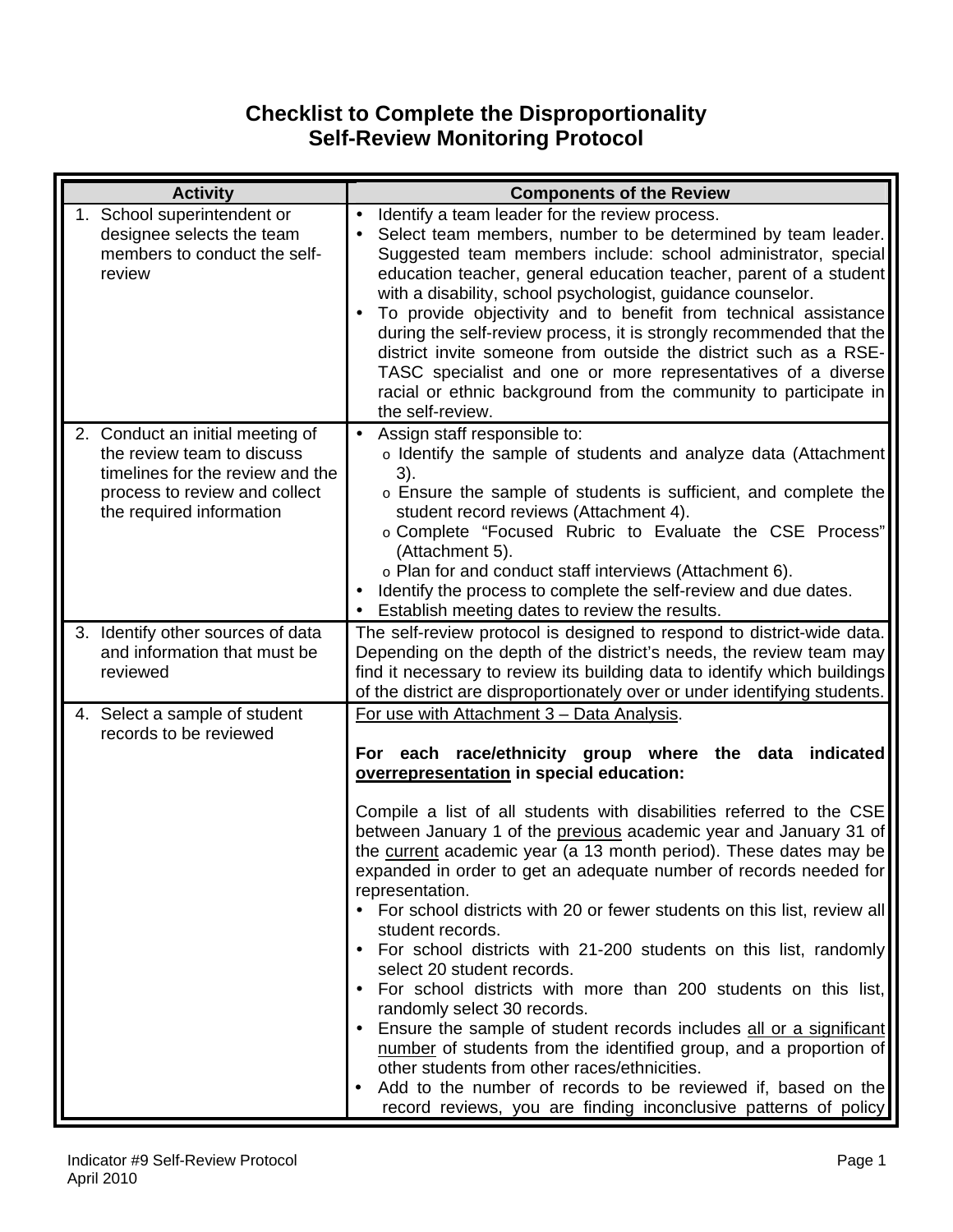| <b>Activity</b>                                                                     | <b>Components of the Review</b>                                                                                                                                                                                                                                                                                                                                                                                                                                                                                    |
|-------------------------------------------------------------------------------------|--------------------------------------------------------------------------------------------------------------------------------------------------------------------------------------------------------------------------------------------------------------------------------------------------------------------------------------------------------------------------------------------------------------------------------------------------------------------------------------------------------------------|
|                                                                                     | implementation.                                                                                                                                                                                                                                                                                                                                                                                                                                                                                                    |
|                                                                                     | For each race/ethnicity group where the data indicated under<br>representation in special education:                                                                                                                                                                                                                                                                                                                                                                                                               |
|                                                                                     | Compile a list of all students from the under-represented group<br>without IEPs who scored a 2 or lower on the grades 3-8 English<br>language arts and/or math assessment in the previous academic<br>school year.                                                                                                                                                                                                                                                                                                 |
|                                                                                     | For school districts with 20 or fewer students on this list, review all<br>student records.                                                                                                                                                                                                                                                                                                                                                                                                                        |
|                                                                                     | • For school districts with 21-200 students on this list, randomly<br>select 20 student records.<br>For school districts with more than 200 students on this list,                                                                                                                                                                                                                                                                                                                                                 |
|                                                                                     | randomly select 30 records.<br>Ensure the sample of student records includes all or a significant<br>number of students from the identified group, and a proportion of<br>other students from other races/ethnicities.                                                                                                                                                                                                                                                                                             |
|                                                                                     | Add to the number of records to be reviewed if, based on the<br>record reviews, you are finding inconclusive patterns of policy<br>implementation.                                                                                                                                                                                                                                                                                                                                                                 |
|                                                                                     | For use with Attachment 4 - Student Record Review. You may use<br>the same student list compiled for use with Attachment 3, but add to<br>the number of records reviewed if additional students are needed to<br>reach the suggested sample.                                                                                                                                                                                                                                                                       |
| 5. Complete the Self-Review<br><b>Monitoring Protocol</b>                           | Complete the self-review monitoring protocol. In order to complete<br><b>Self-Review</b><br><b>Monitoring</b><br><b>School</b><br><b>District</b><br><b>Protocol</b><br>the<br>(Attachment 2), the district team must complete the activities<br>contained in Attachments 3, 4 and 5 to obtain the information<br>necessary to make decisions about compliance/noncompliance.<br>In addition, the completion of staff interviews (Attachment 6) will<br>assist the district in determining improvement activities. |
| 6. Complete the Data Analysis on<br>Students Referred to the CSE                    | Complete Attachment 3. The information from this chart will be<br>important for analysis of focus areas:                                                                                                                                                                                                                                                                                                                                                                                                           |
|                                                                                     | I. School-wide Approaches and Prereferral Interventions<br>II. Referral of Students to the CSE<br>IV. Eligibility Determinations                                                                                                                                                                                                                                                                                                                                                                                   |
|                                                                                     | It will also assist the district team in understanding if its prereferral<br>procedures and practices are contributing to disproportionate<br>identification of students of certain racial and ethnic groups.                                                                                                                                                                                                                                                                                                      |
| 7. Complete the Individual<br><b>Student Record Review form</b><br>for each student | Document findings for each student on the student record review form<br>(Attachment 4). To complete this review, you will need to review<br>student evaluations. A summary of individual findings needs to be<br>developed.                                                                                                                                                                                                                                                                                        |
| 8. Complete the "Focused Rubric<br>to Evaluate the CSE Process"                     | This rubric (Attachment 5) is designed to be used as a tool by the<br>district to assess how the CSE process may<br>affect the<br>disproportionate representation of students of certain racial and                                                                                                                                                                                                                                                                                                                |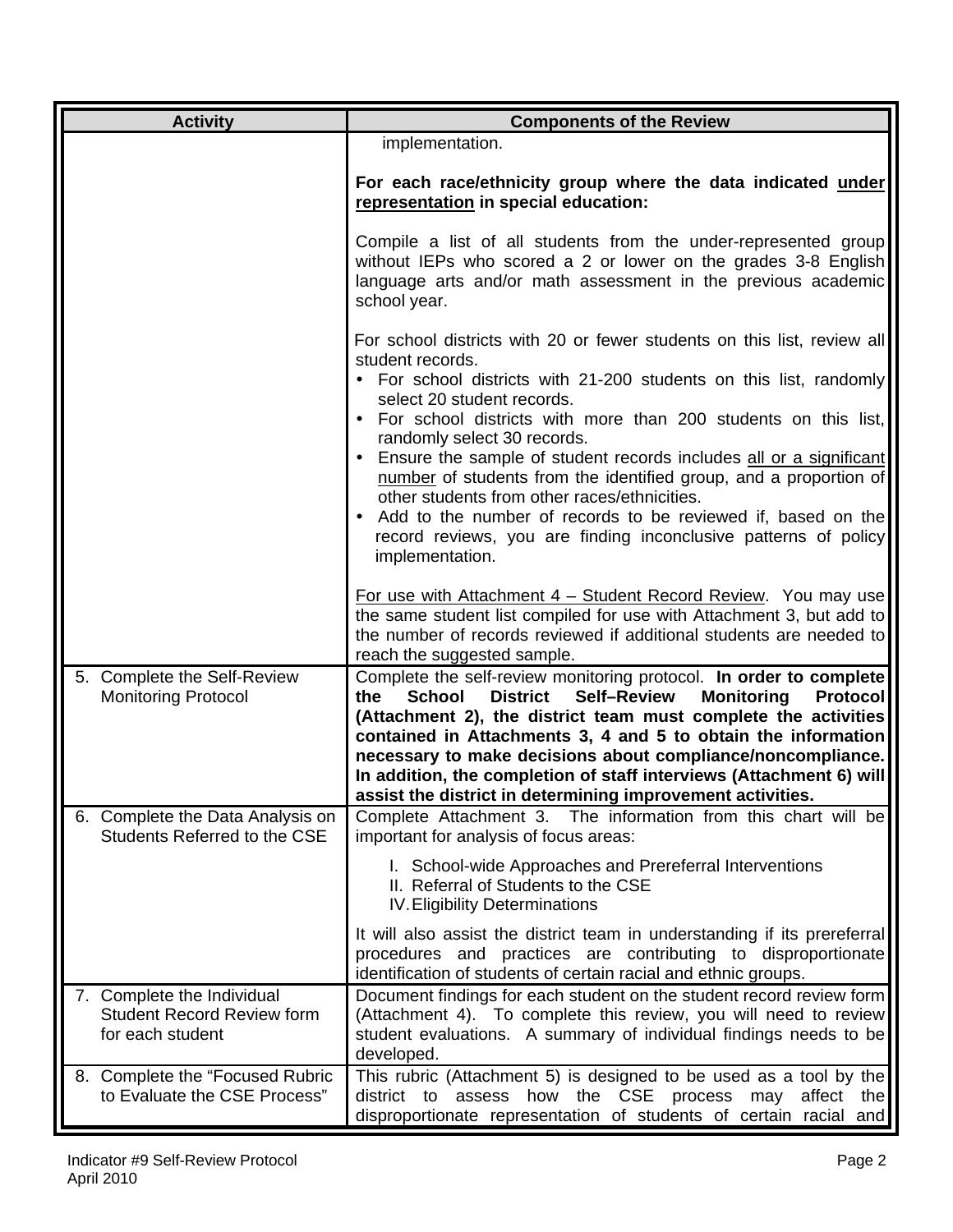| <b>Activity</b>                                                                                                                   | <b>Components of the Review</b>                                                                                                                                                                                                                                                                                                                                                                                                                                                                                                                                                                                                                                                                                                                                  |
|-----------------------------------------------------------------------------------------------------------------------------------|------------------------------------------------------------------------------------------------------------------------------------------------------------------------------------------------------------------------------------------------------------------------------------------------------------------------------------------------------------------------------------------------------------------------------------------------------------------------------------------------------------------------------------------------------------------------------------------------------------------------------------------------------------------------------------------------------------------------------------------------------------------|
|                                                                                                                                   | ethnic groups receiving special education and related services. The<br>rubric lists five key regulatory requirements affecting eligibility<br>determinations. This tool can be used as an observation or group<br>debriefing form.                                                                                                                                                                                                                                                                                                                                                                                                                                                                                                                               |
| 9. Conduct Staff Interviews                                                                                                       | Interview questions that focus on prereferral, referral to the CSE and<br>evaluation are provided in Attachment 6. Conduct these interviews<br>individually or in groups. Information from these interviews will assist<br>improvement activities to address findings<br>identifying<br>in<br>of<br>noncompliance.                                                                                                                                                                                                                                                                                                                                                                                                                                               |
| 10. Convene a self-review team<br>meeting to discuss the findings                                                                 | Review the results of each applicable focus area of the self-<br>review monitoring protocol (Attachment 2) and document whether<br>the district's policies, procedures and/or practices are compliant<br>or noncompliant with State requirements.<br>The team will review the documentation of evidence collected by<br>the team from the multiple sources identified as "Look at" and use<br>this information in determining if the district is in compliance with<br>the regulatory requirements selected for each of the four focus<br>areas. Each focus area section provides a space for the team to<br>use in summarizing its findings.                                                                                                                    |
| 11. Analyze the data to identify the<br>specific nature and extent of<br>the areas in need of<br>improvement                      | The team will question and probe data to determine relevant factors<br>relating to disproportionality (e.g., consistent application of prereferral<br>intervention for students across all racial/ethnic groups and in all<br>buildings within the district). On the Self-Review Monitoring Protocol<br>(Attachment 2):<br>Document findings of noncompliance using the forms and criteria<br>provided.<br>Describe the specific details of noncompliance.<br>٠<br>Identify what must be corrected and how it will be corrected.<br>٠<br>Set a timetable for correction. All noncompliance must be<br>corrected no later than one year from the date of identification<br>(i.e., date report submitted to SED).<br>Identify and document improvement activities. |
| 12. Submit the complete Self-<br><b>Review Monitoring Report to</b><br>the Superintendent or Chief<br>School Officer for approval | The Superintendent of Schools or Chief School Officer should review<br>the completed self-review protocol to accept responsibility for the<br>accuracy of the compliance report.                                                                                                                                                                                                                                                                                                                                                                                                                                                                                                                                                                                 |
| 13. Submit the Self-Review<br>Monitoring Report to SED                                                                            | Manner of Submission: Web-based electronic submission<br>To submit this form, go to http://pd.nysed.gov<br>The Superintendent of Schools or Chief School Officer of the school<br>district must verify that the report provides accurate data and<br>information.<br>Print the report after submitting to SED for record-keeping purposes.                                                                                                                                                                                                                                                                                                                                                                                                                       |

**Maintain all documentation used to complete the self-review for seven years. Records should be retained in an organized and easily retrievable format. All documentation is subject to SED review.**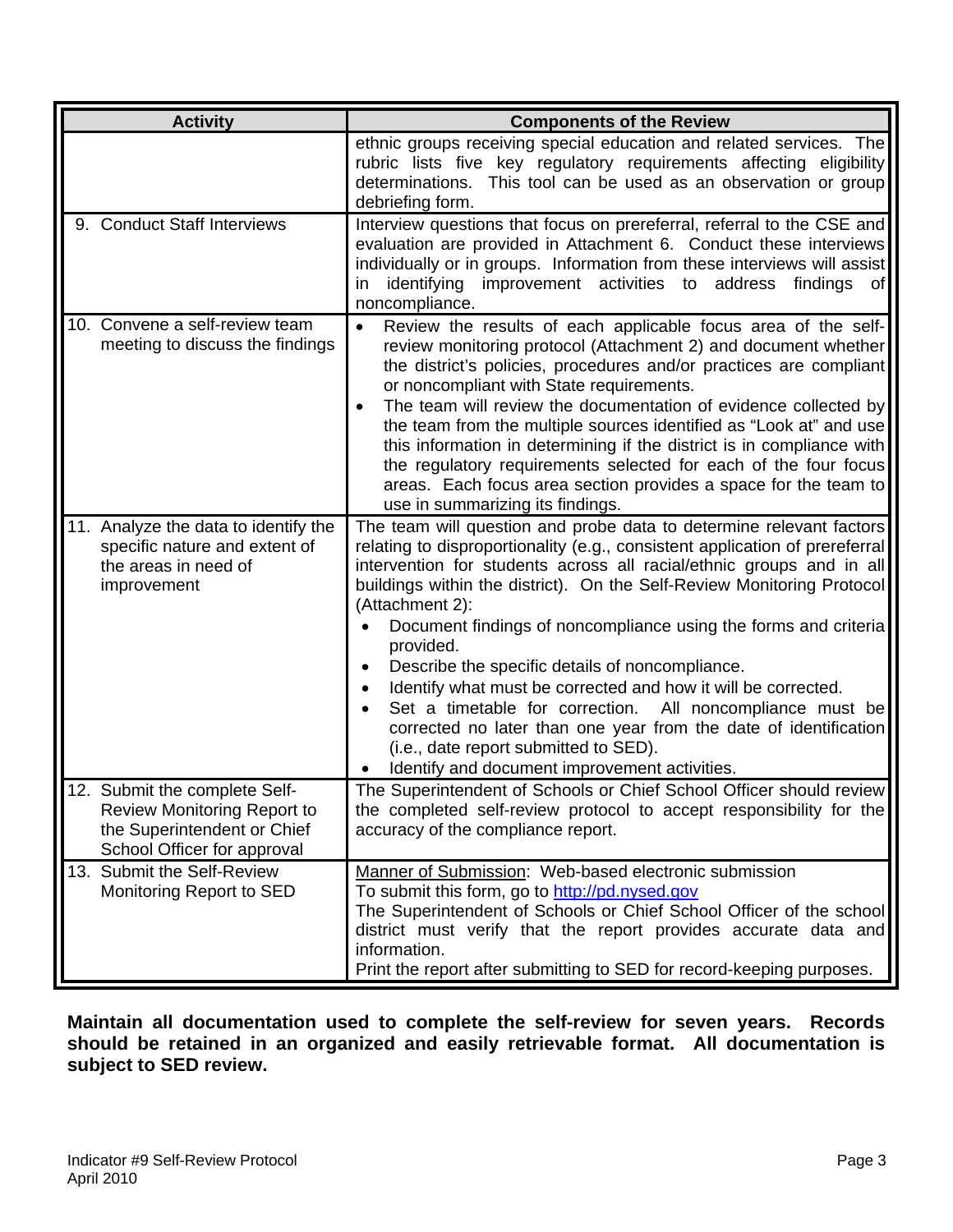## **SCHOOL DISTRICT SELF-REVIEW MONITORING PROTOCOL**

| <b>School District:</b>                        |            |                     |        |
|------------------------------------------------|------------|---------------------|--------|
| <b>Form Completed By:</b>                      | Name/Title | <b>Phone Number</b> | E-mail |
| <b>Date Review Completed:</b>                  |            |                     |        |
| Team Members Participating in the Self-Review: |            |                     |        |
|                                                |            |                     |        |
|                                                |            |                     |        |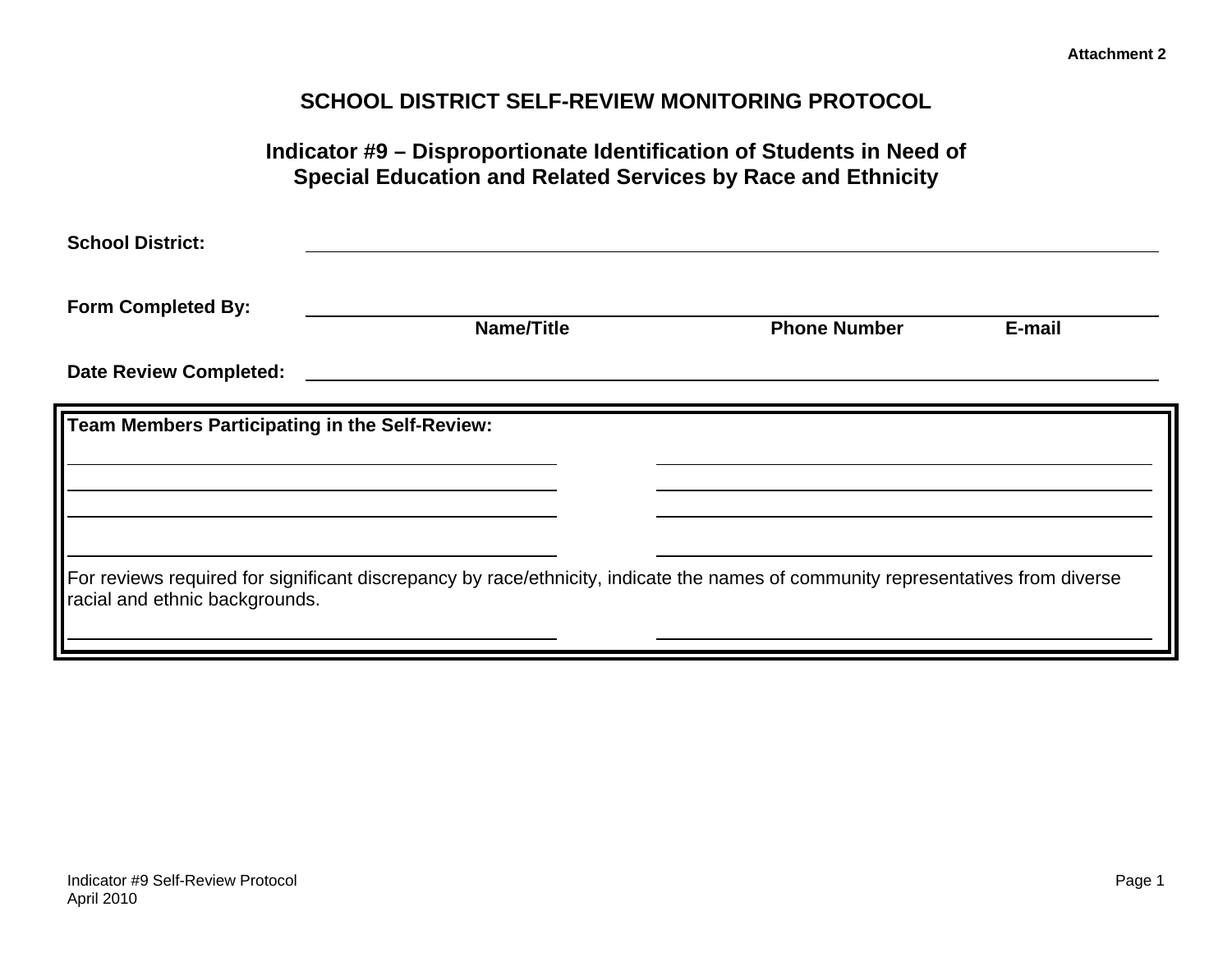## **Directions SCHOOL DISTRICT SELF-REVIEW MONITORING PROTOCOL**

 This form (Attachment 2) establishes the protocol to conduct the self-review. The district must conduct a review of each focus area as identified on this protocol. Each section of the protocol provides the following information:

#### **Four focus areas that must be reviewed**:

- I. School-wide Approaches and Prereferral Interventions
- II. Referral of Students to the CSE
- III. Individual Evaluations of Students with Disabilities
- IV. Eligibility Determinations

**Citation and Issue**: Regulatory requirements are identified that have been determined by SED to be most closely related to having significant disproportionality based on race and ethnicity in the identification of students with disabilities.

**Documentation and Evidence**: For each focus area, the protocol provides a specific list of documentation (information to "look at") and evidence (information to "look for") that must be considered in the district's review of its policies, procedures and practices in the identified focus area.

**Determination of Compliance Y (Yes) or N (No)**: A notation of Y indicates that the district is in compliance with the specific regulatory requirement. A notation of N indicates that the district is not in compliance with the regulatory requirement. The determination of compliance for some issues may be able to be made based solely on the review of individual student records. For other issues, the school district may need to consider other sources of documentation as well, as indicated on the protocol.

As applicable to each regulatory citation:

#### • **Determination of Y (compliance):**

- <sup>o</sup> One or more of the total number of individual student records reviewed (Attachment 4) show evidence that a particular regulatory requirement has been met (i.e., marked "Y" or "NA"); **and**
- <sup>o</sup> Other required documentation from Attachments 3 and 5 provide evidence of compliance.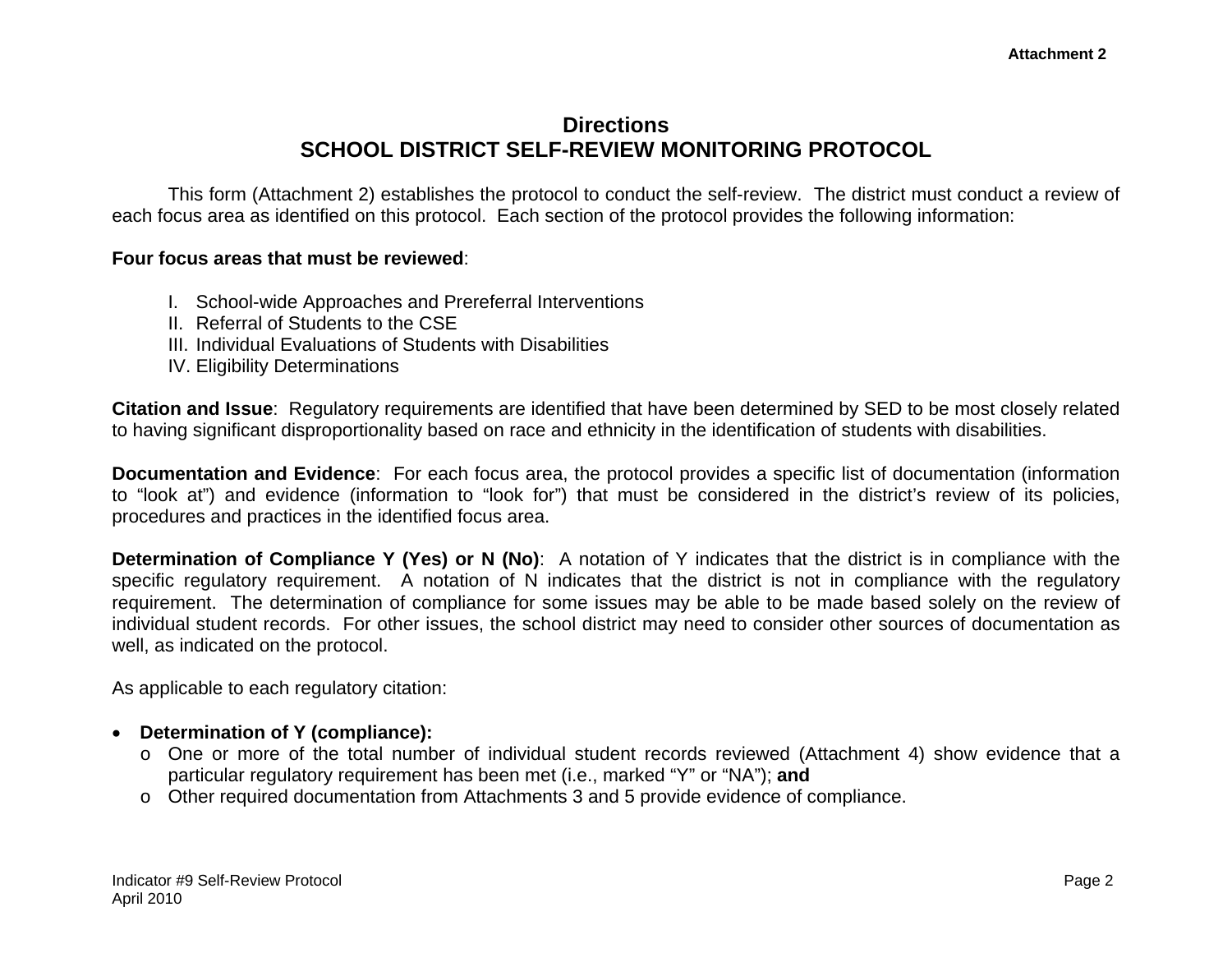#### • **Determination of "N" (noncompliance):**

- <sup>o</sup> Fewer than 100 percent of the total number of records reviewed (Attachment 4) show evidence that a particular regulatory requirement has been met' **or**
- <sup>o</sup> Other required documentation from Attachments 3 and 5 provide evidence of noncompliance.
- <sup>o</sup> In cases where 100 percent or more of the total student records reviewed show evidence that a particular requirement has been met, but other evidence from Attachments 3 and/or 5 show findings of noncompliance.

#### **The team should carefully review all findings from all the documentation and evidence to make its determination of compliance for each regulatory requirement.**

**Findings**: This section is to be used to document the specific details of its findings that would identify issues of inappropriate policies, procedures and or practices.

- As examples:
	- <sup>o</sup> "70 percent of the records reviewed showed evidence that assessments were administered in the student's native language."
	- <sup>o</sup> A review of the CSE decision-making process in five out of seven instances showed the report of the student's evaluation was not discussed in determining if the student had a disability.

In these examples, findings of noncompliance must be made.

**Corrective Actions and Improvement Activities**: The team must identify any corrective actions necessary to correct identified compliance issues. The district should also note any improvement activities necessary in the identified focus area, whether related to a compliance finding or not, to address the school district's significant disproportionality based on race and ethnicity in the identification of students with disabilities.

**This form (Attachment 2) must be kept on file by the school district and is not submitted to SED unless requested.**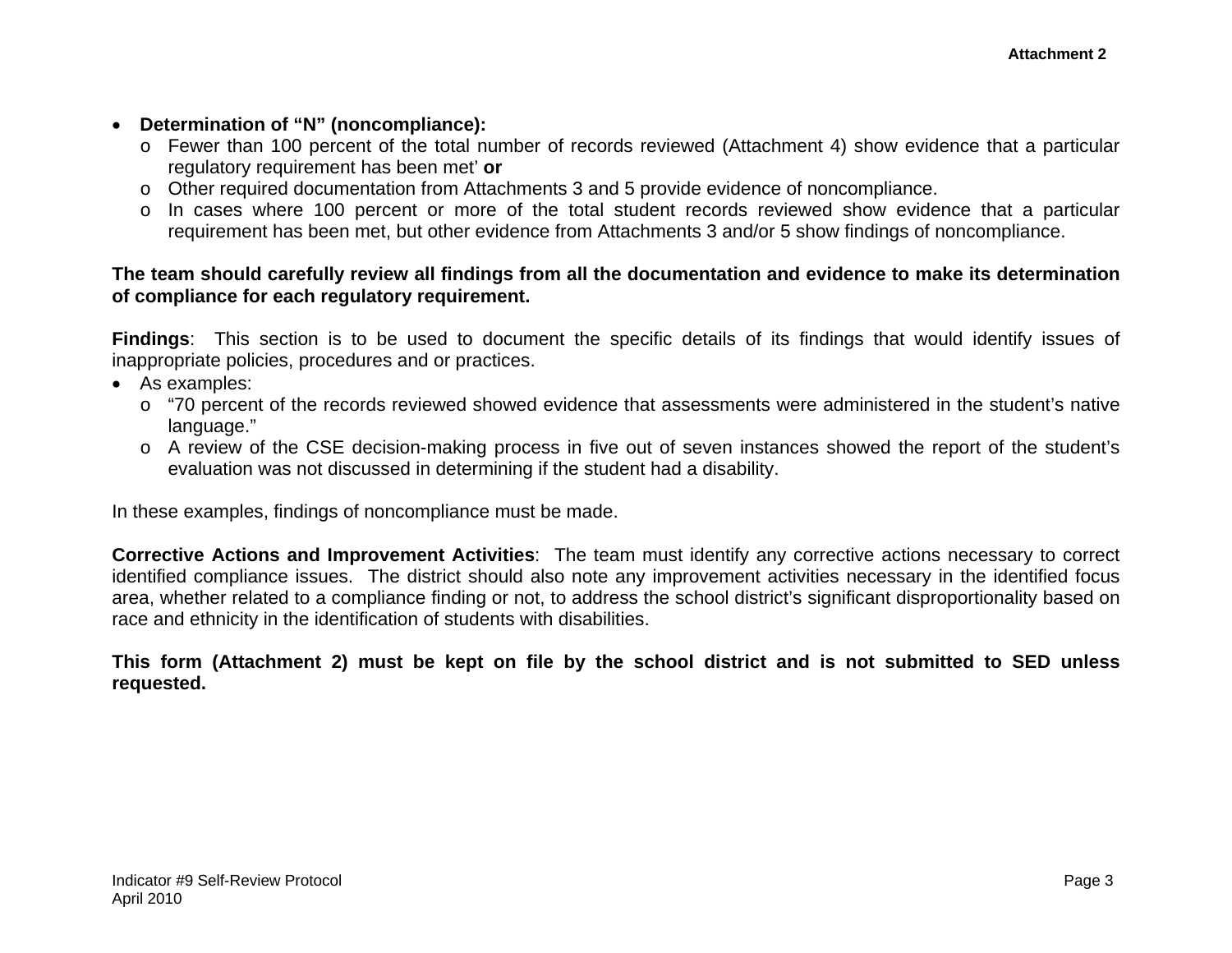#### **I. School-wide Approaches and Prereferral Interventions**

The Board of Education's written policy for school-wide approaches and prereferral interventions will be reviewed to determine if it:

- provides equitable opportunities to provide supportive interventions that allow a student to be successful in the general education environment, and
- is implemented in a consistent manner for all students in all schools of the district.

| <b>Citation</b><br>$(8$ NYCRR) | <b>Determination</b><br>of Compliance<br><b>Issue</b>                                                                                                                                                                                                                                                                                                                                                                 |                                                                                                                                                                                                                                                                                                                                                                                                                                                                                                                                                                                                                                                                                                                                                             |  |  |  |  |  |
|--------------------------------|-----------------------------------------------------------------------------------------------------------------------------------------------------------------------------------------------------------------------------------------------------------------------------------------------------------------------------------------------------------------------------------------------------------------------|-------------------------------------------------------------------------------------------------------------------------------------------------------------------------------------------------------------------------------------------------------------------------------------------------------------------------------------------------------------------------------------------------------------------------------------------------------------------------------------------------------------------------------------------------------------------------------------------------------------------------------------------------------------------------------------------------------------------------------------------------------------|--|--|--|--|--|
| $\S200.2(b)(7)$                | interventions in order to remediate a student's performance prior to referral for special education.                                                                                                                                                                                                                                                                                                                  | Each Board of Education shall adopt written policy that establishes a plan and policies for implementing<br>school-wide approaches, which may include a response to intervention process and prereferral                                                                                                                                                                                                                                                                                                                                                                                                                                                                                                                                                    |  |  |  |  |  |
|                                | <b>Documentation</b>                                                                                                                                                                                                                                                                                                                                                                                                  | <b>Evidence</b>                                                                                                                                                                                                                                                                                                                                                                                                                                                                                                                                                                                                                                                                                                                                             |  |  |  |  |  |
| Look at:                       | Written Board of Education plan and policy for school-wide<br>approaches and prereferral interventions<br>Building procedures implementing Board of Education policy<br>Data Analysis of Students Referred to the CSE (Attachment 3)<br>Available resources for prereferral interventions / early intervening<br>services school-wide and by building<br>Interviews to identify improvement activities (Attachment 6) | <b>Look for evidence of:</b><br>Consistent implementation of policy district-wide through:<br>o staff knowledge and use of the district's prereferral intervention<br>system;<br>o alignment of building procedures to district's policy;<br>o patterns of data showing an over- or under-utilization of<br>prereferral interventions for students by racial/ethnic groups;<br>prereferral interventions are available to all students by type,<br>$\circ$<br>degree and frequency across all racial and ethnic groups.<br>Discrepancies in the type of prereferral supports available to<br>students by building.<br>Resolution of behavioral/academic difficulties of under-represented<br>groups as a result of pre-referral/early intervening services. |  |  |  |  |  |

**Please note: The Data Analysis of Students Referred to the CSE (Attachment 3) must be completed to determine compliance/noncompliance for this focus area.**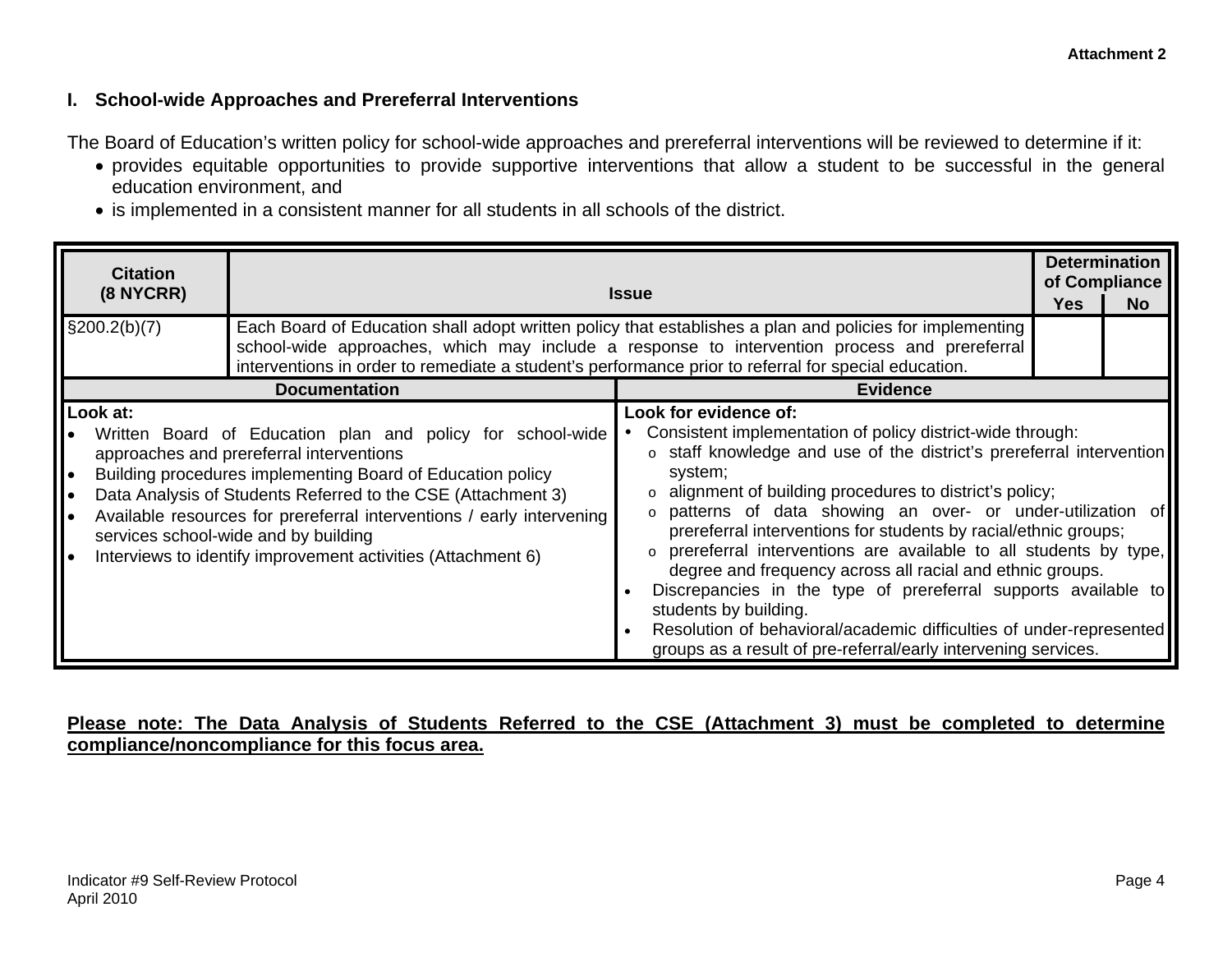|                           |  |  |  | <b>Findings</b>                                                                         |
|---------------------------|--|--|--|-----------------------------------------------------------------------------------------|
| procedures and practices: |  |  |  | Description of specific details of noncompliance in policy, Corrective Action required: |
|                           |  |  |  | Improvement activities recommended:                                                     |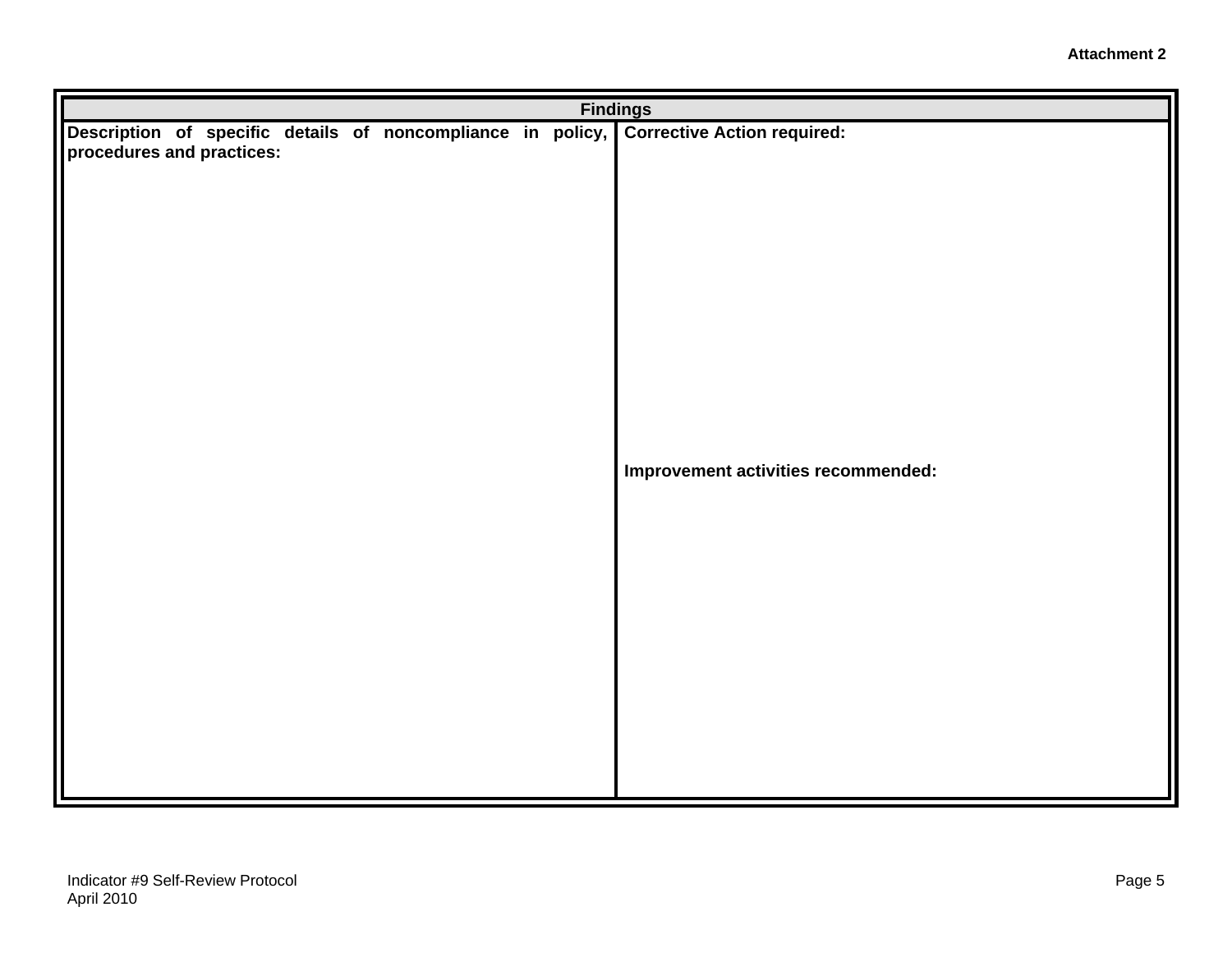#### **II. Referral of Students to the CSE**

The practices of the school district will be reviewed to determine if prereferral interventions are consistently available to all students prior to referral to the CSE.

| <b>Citation</b><br>$(8$ NYCRR)                      | of Compliance<br><b>Issue</b>                                                                                                                                                                                                                                                                                                  |                                                                                                                                                                                                                                                                                                                                                                                                                                                         |     |            |  |  |  |
|-----------------------------------------------------|--------------------------------------------------------------------------------------------------------------------------------------------------------------------------------------------------------------------------------------------------------------------------------------------------------------------------------|---------------------------------------------------------------------------------------------------------------------------------------------------------------------------------------------------------------------------------------------------------------------------------------------------------------------------------------------------------------------------------------------------------------------------------------------------------|-----|------------|--|--|--|
|                                                     |                                                                                                                                                                                                                                                                                                                                |                                                                                                                                                                                                                                                                                                                                                                                                                                                         |     |            |  |  |  |
| $\S200.4(a)(2)(iii)$                                | A request for a referral submitted by persons other than the parent, student or a judicial officer shall:                                                                                                                                                                                                                      |                                                                                                                                                                                                                                                                                                                                                                                                                                                         |     |            |  |  |  |
| $\S200.4(a)(2)(iii)(a)$                             | referral is based that may be in the possession of the person submitting the referral.                                                                                                                                                                                                                                         | state the reasons for the referral and include any test results, records or reports upon which the                                                                                                                                                                                                                                                                                                                                                      |     |            |  |  |  |
| $\S200.4(a)(2)(iii)(b)$                             | describe in writing intervention services, programs or instructional methodologies used to remediate<br>the student's performance prior to referral, including any supplementary aids or support services<br>provided for this purpose, or state the reasons why no such attempts were made.                                   |                                                                                                                                                                                                                                                                                                                                                                                                                                                         |     |            |  |  |  |
| \$200.4(a)(9)                                       | The building administrator, upon receipt of a referral, may request a meeting with the parent or person<br>in parental relationship to the student, the student, if appropriate, and the person making the referral to<br>determine whether the student would benefit from additional general education support services as an |                                                                                                                                                                                                                                                                                                                                                                                                                                                         |     |            |  |  |  |
|                                                     | <b>Documentation</b>                                                                                                                                                                                                                                                                                                           | <b>Evidence</b>                                                                                                                                                                                                                                                                                                                                                                                                                                         |     |            |  |  |  |
| Look at:<br>Written referral<br>$\Omega$<br>$\circ$ | Individual Student Record Review (Attachment 4)<br>Documentation of building principal meetings and agreements<br>to withdraw the referral with documentation of alternative<br>methods to address the child's needs<br>Interviews to identify improvement activities (Attachment 6)                                           | Look for evidence of:<br>Written referrals include information about reasons for the referral<br>and interventions that were tried or reasons why no such attempts<br>were made.<br>Building administrator's involvement in attempts to ensure that<br>general education support services are considered.<br>General education supports and services<br>interventions are implemented prior to referral regardless of a<br>student's race or ethnicity. | and | behavioral |  |  |  |

#### **Please note: Individual Student Record Review (Attachment 4) must be completed to determine compliance/noncompliance for this focus area.**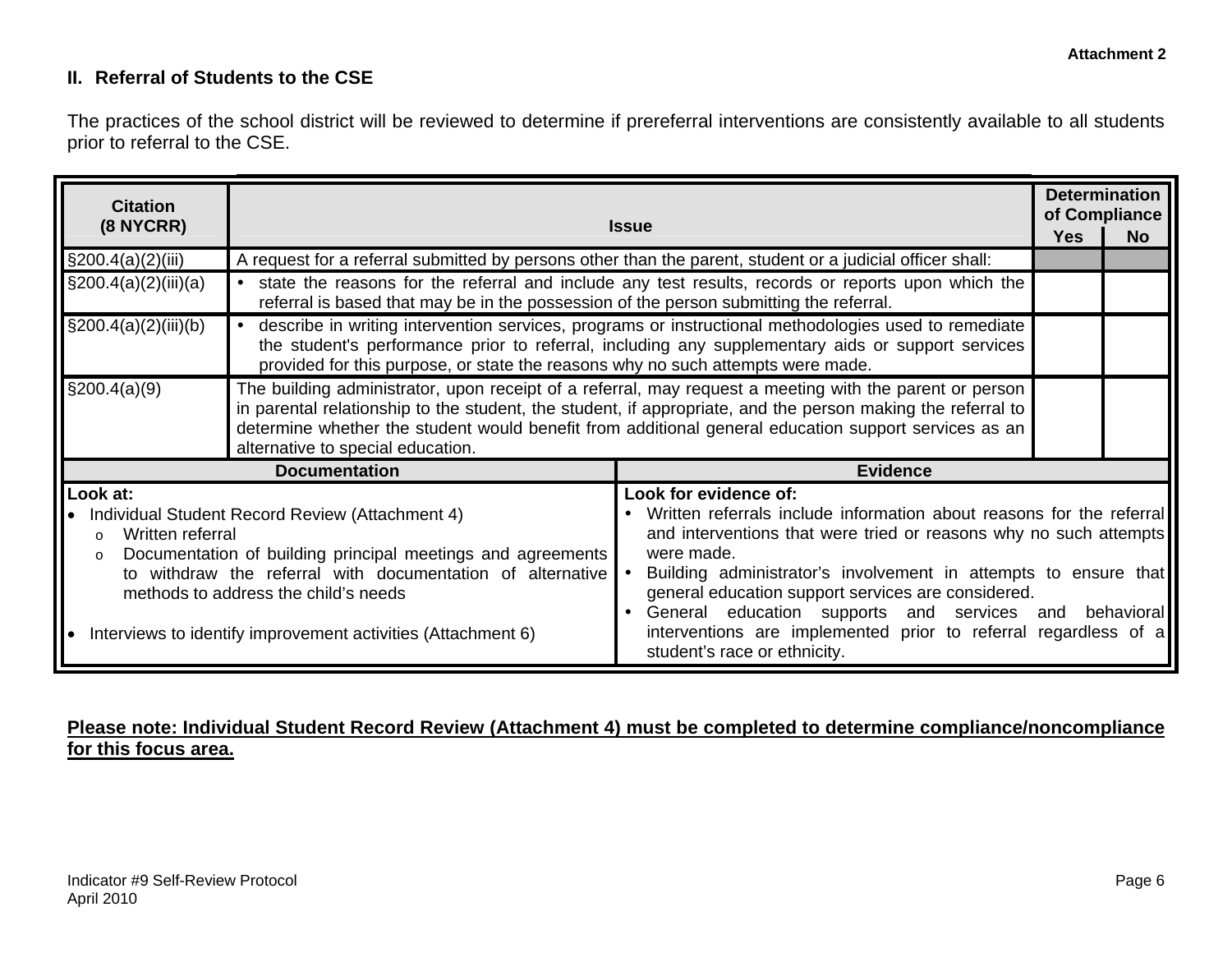|                           |  |  |  | <b>Findings</b>                                                                         |
|---------------------------|--|--|--|-----------------------------------------------------------------------------------------|
| procedures and practices: |  |  |  | Description of specific details of noncompliance in policy, Corrective Action required: |
|                           |  |  |  | Improvement activities recommended:                                                     |

The following chart may be used to calculate the percentage of student records with evidence of compliance. Compile the results based on the results of each record reviewed for each citation (Attachment 4). Consider these results along with other required documentation in making a final compliance determination for this focus area.

| <b>Summary of Individual Student Record Review</b> |                                         |                                                             |                                                      |  |  |  |  |
|----------------------------------------------------|-----------------------------------------|-------------------------------------------------------------|------------------------------------------------------|--|--|--|--|
| <b>Citation</b>                                    | <b>Total Number of Records Reviewed</b> | <b>Total Number of Records with</b><br>a finding of Y or NA | <b>Percentage of Records in</b><br><b>Compliance</b> |  |  |  |  |
| $\sqrt{\frac{200.4(a)}{2(iii)}}$ (a)               |                                         |                                                             |                                                      |  |  |  |  |
| $\frac{1}{2}$ §200.4(a)(2)(iii)(b)                 |                                         |                                                             |                                                      |  |  |  |  |
| $\frac{1}{2}200.4(a)(9)$                           |                                         |                                                             |                                                      |  |  |  |  |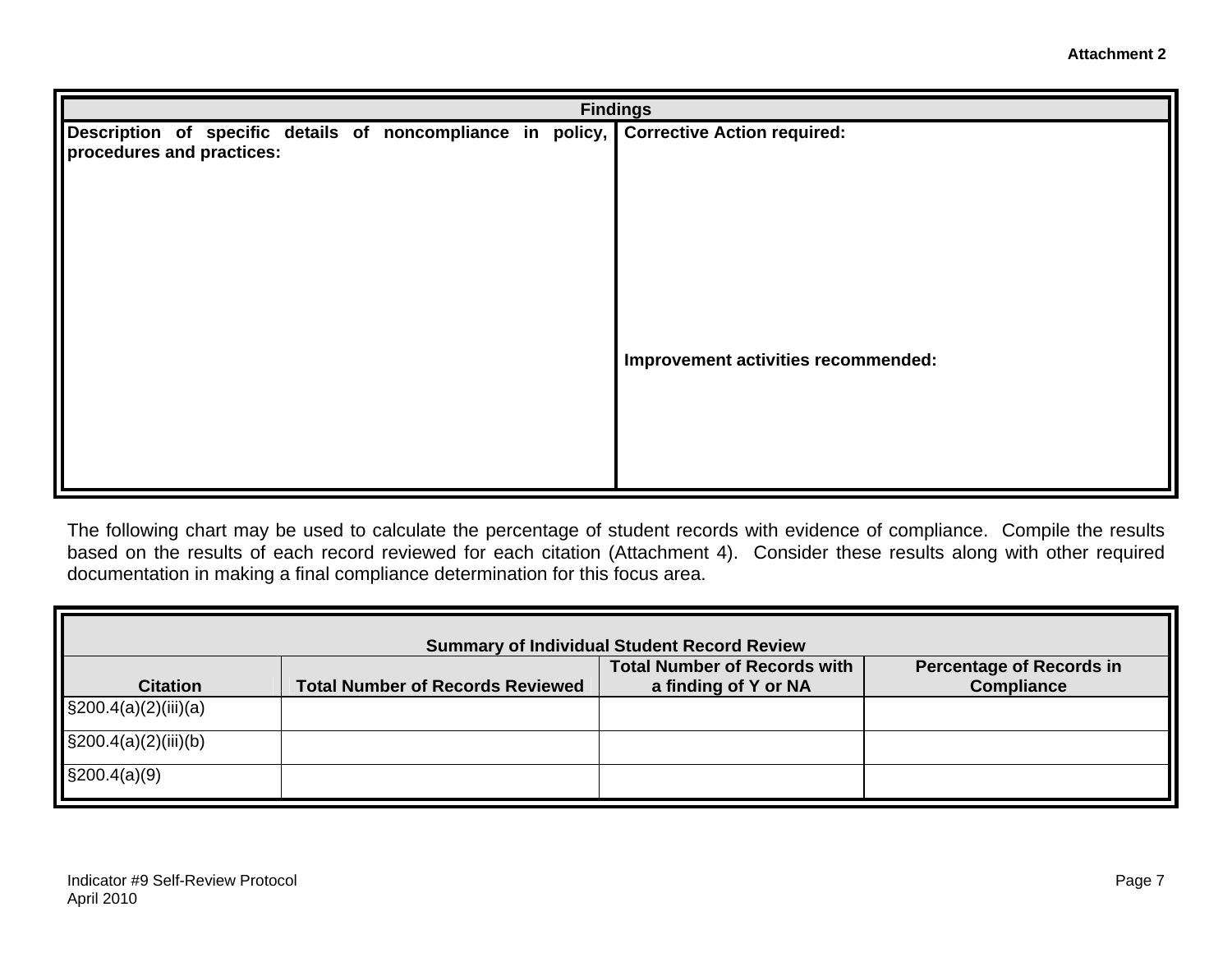#### **III. Individual Evaluations of Students with Disabilities**

The district's evaluation procedures and practices will be reviewed to determine if students of all racial and ethnic groups have received appropriate evaluations that include a variety of assessment tools and strategies to gather relevant functional, development and academic information about the student that may assist in determining whether the student is a student with a disability.

| <b>Citation</b><br>$(8$ NYCRR)             | <b>Issue</b>                                                                                                                                                                                                                                                                                                         |  |  |  |  |  |  |
|--------------------------------------------|----------------------------------------------------------------------------------------------------------------------------------------------------------------------------------------------------------------------------------------------------------------------------------------------------------------------|--|--|--|--|--|--|
| $\frac{1}{2}$ \$200.4(b)(6)(i)             | Assessments and other evaluation materials used to assess a student under this section:                                                                                                                                                                                                                              |  |  |  |  |  |  |
| $\sqrt{\frac{200.4(b)(6)(i)}{a}}$          | are provided and administered in the student's native language or other mode of communication and<br>in the form most likely to yield accurate information on what the student knows and can do<br>academically, developmentally and functionally, unless it is clearly not feasible to so provide or<br>administer; |  |  |  |  |  |  |
| $\frac{200.4(b)(6)(i)(b)}{200.4(b)(6)(i)}$ | are used for purposes for which the assessments or measures are valid and reliable;                                                                                                                                                                                                                                  |  |  |  |  |  |  |
| $\frac{1}{2}$ \$200.4(b)(6)(i)(c)          | are administered by trained and knowledgeable personnel in accordance with the instruction<br>provided by those who developed such assessments; and                                                                                                                                                                  |  |  |  |  |  |  |
| $\frac{200.4(b)(6)(i)(d)}{}$               | are selected and administered so as not to be discriminatory on a racial or cultural basis.                                                                                                                                                                                                                          |  |  |  |  |  |  |
| $\frac{1}{2}$ \$200.4(b)(6)(v)             | No single measure or assessment is used as the sole criterion for determining whether a student is a<br>student with a disability or for determining an appropriate educational program for a student.                                                                                                               |  |  |  |  |  |  |
| $\sqrt{\frac{200.4(b)}{6}}$ (vii)          | The student is assessed in all areas related to the suspected disability, including, where appropriate,<br>health, vision, hearing, social and emotional status, general intelligence, academic performance,<br>vocational skills, communicative status and motor abilities.                                         |  |  |  |  |  |  |
| $\frac{1}{2}$ \$200.4(b)(6)(xvi)           | Materials and procedures used to assess a student with limited English proficiency are selected and<br>administered to ensure that they measure the extent to which the student has a disability and needs<br>special education, rather than measure the student's English language skills.                          |  |  |  |  |  |  |

#### **Please note: Individual Student Record Review (Attachment 4) must be completed to determine compliance/noncompliance for this focus area.**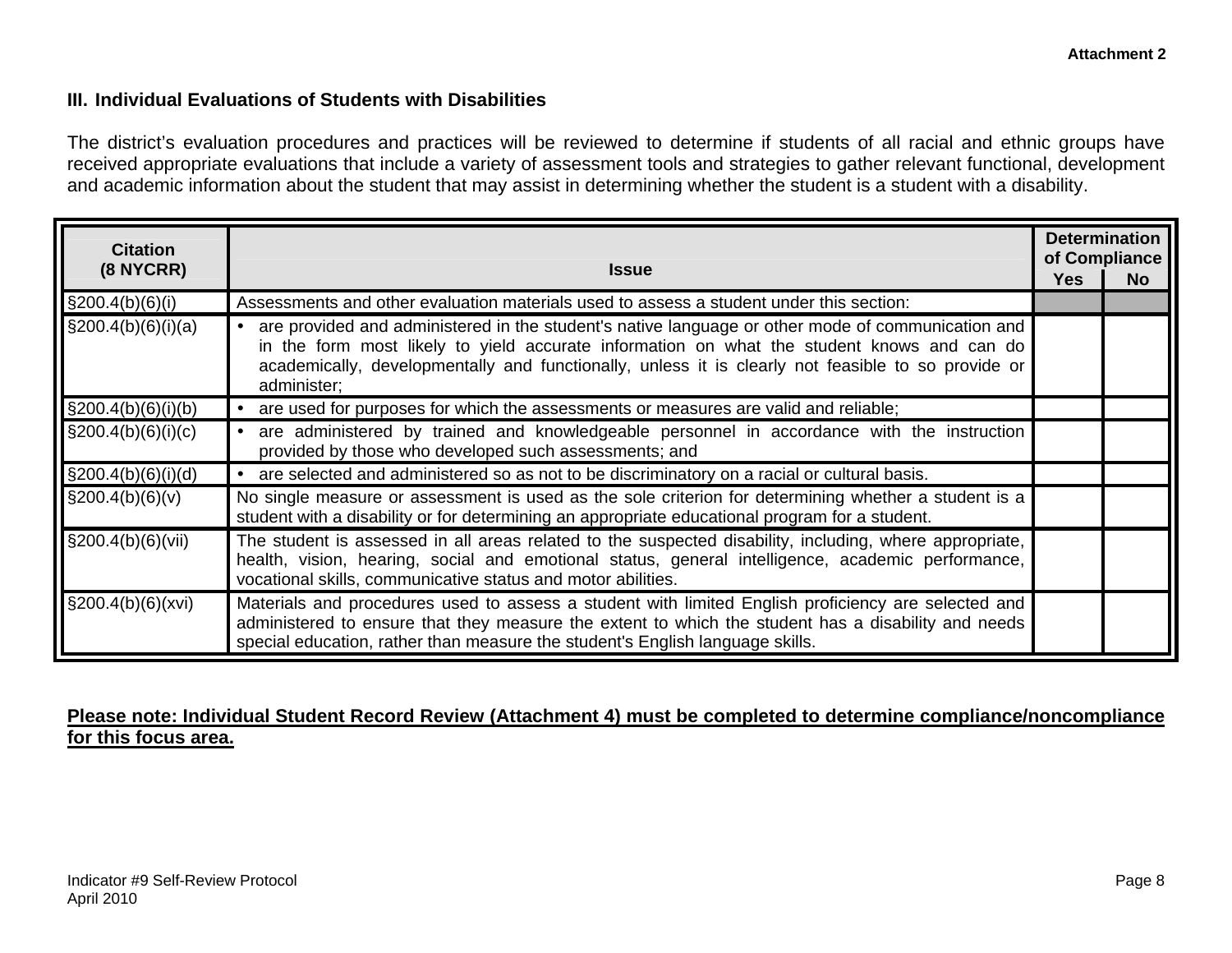| <b>Documentation</b>                                                                                                                                                       | <b>Evidence</b>                                                                                                                                                                                                                                                                                                                                                                                                                                                                                                                                                                                                                                                                                                                                                       |
|----------------------------------------------------------------------------------------------------------------------------------------------------------------------------|-----------------------------------------------------------------------------------------------------------------------------------------------------------------------------------------------------------------------------------------------------------------------------------------------------------------------------------------------------------------------------------------------------------------------------------------------------------------------------------------------------------------------------------------------------------------------------------------------------------------------------------------------------------------------------------------------------------------------------------------------------------------------|
| Look at:<br>Individual Student Record Review (Attachment 4)<br>$\circ$ Individual evaluation reports<br>Staff interviews to identify improvement activities (Attachment 6) | Look for evidence of:<br>Results of the evaluation provide information in all areas related to<br>the suspected disability.<br>Results of the evaluation provide the information necessary to<br>determine disability and need for special education.<br>Assessments and other evaluation materials are in the student's<br>native language or other mode of communication and in the form<br>most likely to provide information on what the student knows and<br>can do academically, developmentally and functionally.<br>• Assessments and other evaluation materials are administered for<br>purposes for which the assessments or measures are valid and<br>reliable.<br>Multiple measures are used to determine if a student is a student<br>with a disability. |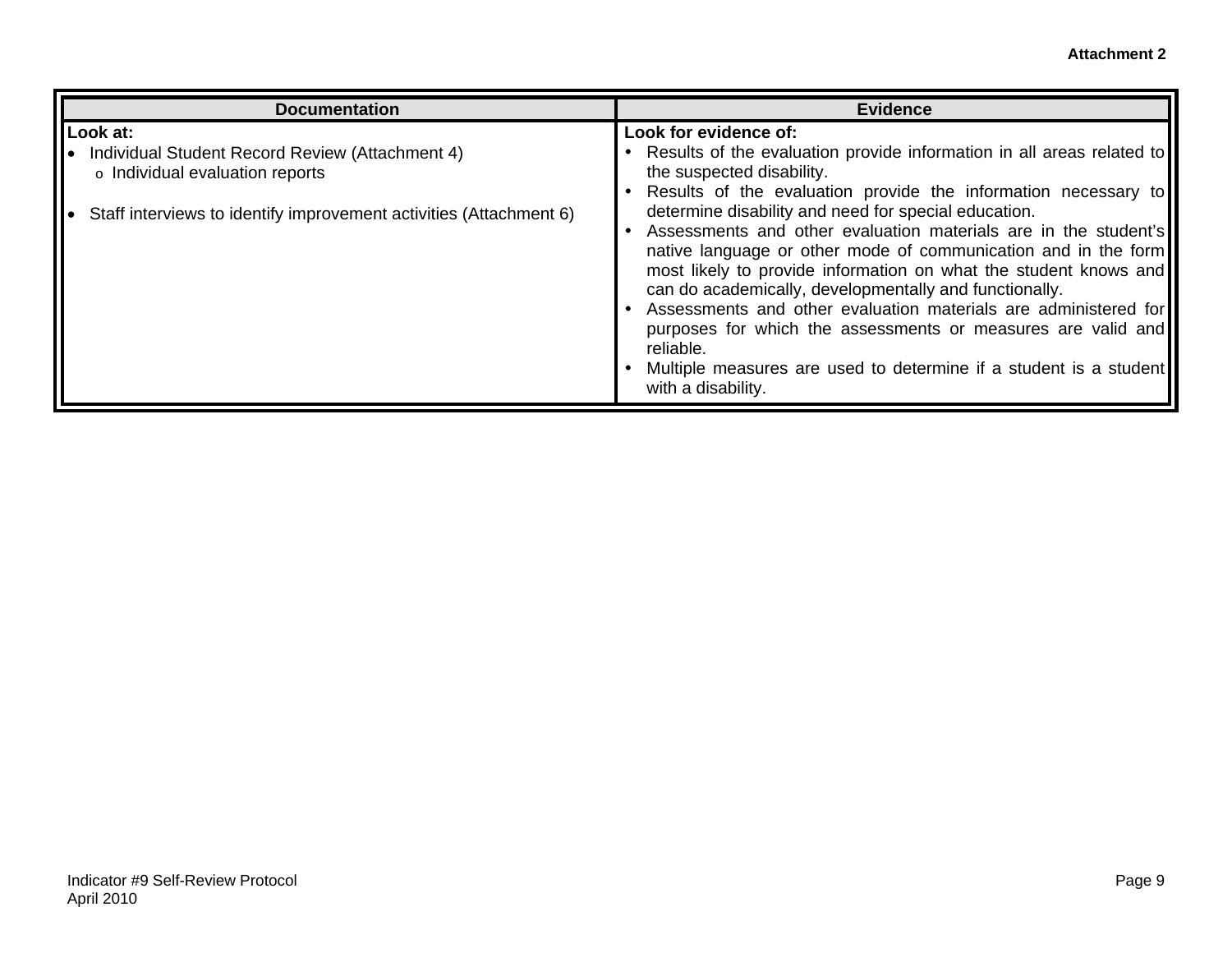|                           | <b>Findings</b> |  |  |  |  |  |  |                                                                                         |
|---------------------------|-----------------|--|--|--|--|--|--|-----------------------------------------------------------------------------------------|
|                           |                 |  |  |  |  |  |  | Description of specific details of noncompliance in policy, Corrective Action required: |
| procedures and practices: |                 |  |  |  |  |  |  |                                                                                         |
|                           |                 |  |  |  |  |  |  |                                                                                         |
|                           |                 |  |  |  |  |  |  |                                                                                         |
|                           |                 |  |  |  |  |  |  |                                                                                         |
|                           |                 |  |  |  |  |  |  | Improvement activities recommended:                                                     |
|                           |                 |  |  |  |  |  |  |                                                                                         |
|                           |                 |  |  |  |  |  |  |                                                                                         |
|                           |                 |  |  |  |  |  |  |                                                                                         |
|                           |                 |  |  |  |  |  |  |                                                                                         |
|                           |                 |  |  |  |  |  |  |                                                                                         |
|                           |                 |  |  |  |  |  |  |                                                                                         |
|                           |                 |  |  |  |  |  |  |                                                                                         |

The following chart may be used to calculate the percentage of student records with evidence of compliance. Compile the results based on the results of each record reviewed for each citation (Attachment 4). Consider these results along with other required documentation in making a final compliance determination for this focus area.

| <b>Summary of Individual Student Record Review</b> |                                                   |                                                             |                                     |  |  |  |  |  |
|----------------------------------------------------|---------------------------------------------------|-------------------------------------------------------------|-------------------------------------|--|--|--|--|--|
| <b>Citation</b>                                    | <b>Total Number of Records</b><br><b>Reviewed</b> | <b>Total Number of Records with a</b><br>finding of Y or NA | Percentage of Records in Compliance |  |  |  |  |  |
| $\text{\$200.4(b)(6)(i)(a)}$                       |                                                   |                                                             |                                     |  |  |  |  |  |
| $\S200.4(b)(6)(i)(b)$                              |                                                   |                                                             |                                     |  |  |  |  |  |
| $\S200.4(b)(6)(i)(c)$                              |                                                   |                                                             |                                     |  |  |  |  |  |
| $\S200.4(b)(6)(i)(d)$                              |                                                   |                                                             |                                     |  |  |  |  |  |
| $\S200.4(b)(6)(v)$                                 |                                                   |                                                             |                                     |  |  |  |  |  |
| $\S200.4(b)(6)(vii)$                               |                                                   |                                                             |                                     |  |  |  |  |  |
| $\S200.4(b)(6)(xvi)$                               |                                                   |                                                             |                                     |  |  |  |  |  |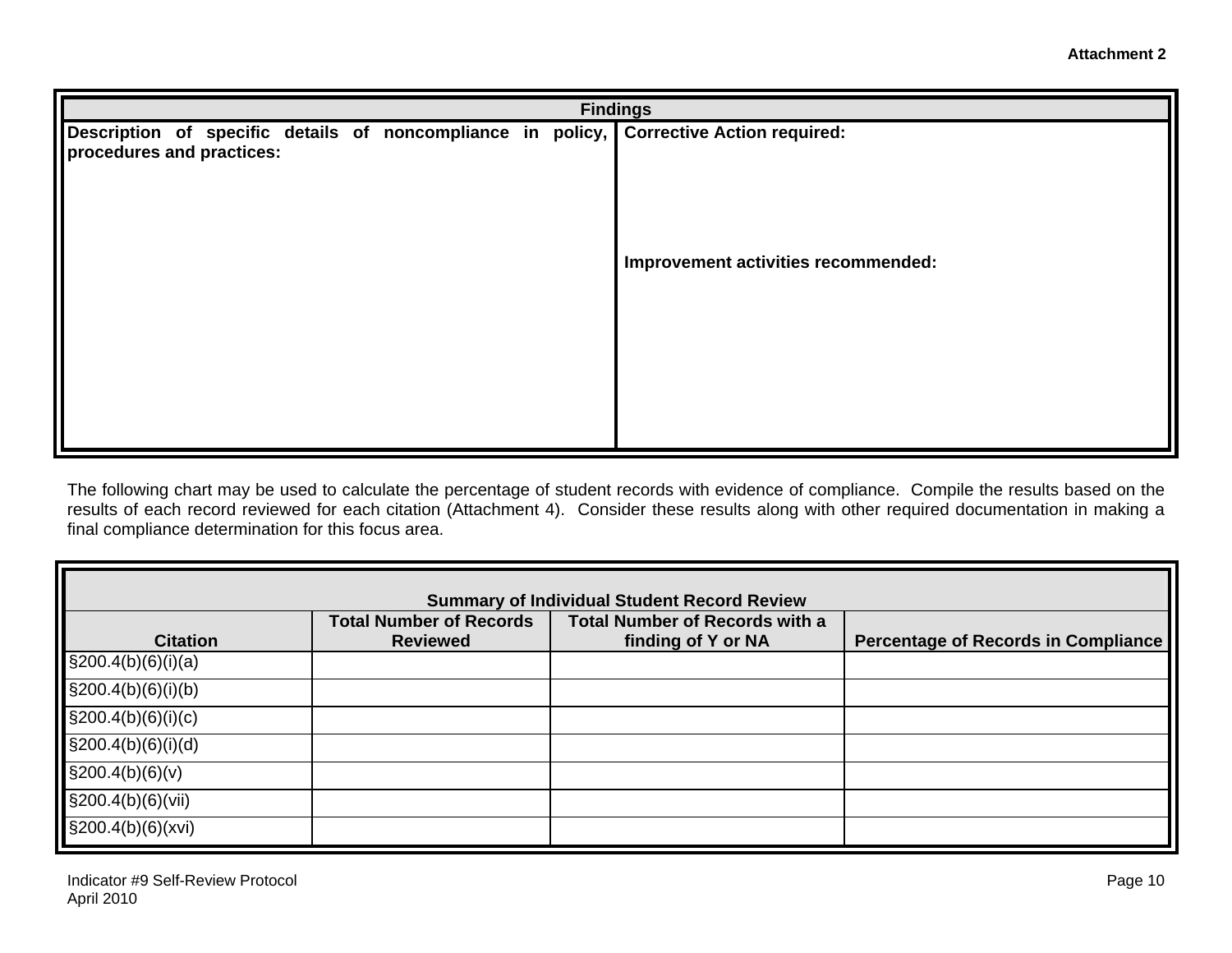#### **IV. Eligibility Determinations**

The district's CSE process to make eligibility determinations will be evaluated to determine to what extent:

- the CSE considers if appropriate instruction and resources to promote learning prior to referral are available to students of different racial and ethnic groups;
- the CSE's recommendation is based on the student's evaluations.

| <b>Citation</b>                                                                                                                                                                                                                                                                                   | <b>Determination</b><br>of Compliance<br><b>Issue</b>                                                                                                                                                                                                      |                                                                                                                                                                                                                                                                                                                                                                                                                                                                                                 |            |           |  |  |
|---------------------------------------------------------------------------------------------------------------------------------------------------------------------------------------------------------------------------------------------------------------------------------------------------|------------------------------------------------------------------------------------------------------------------------------------------------------------------------------------------------------------------------------------------------------------|-------------------------------------------------------------------------------------------------------------------------------------------------------------------------------------------------------------------------------------------------------------------------------------------------------------------------------------------------------------------------------------------------------------------------------------------------------------------------------------------------|------------|-----------|--|--|
| $(8$ NYCRR)                                                                                                                                                                                                                                                                                       |                                                                                                                                                                                                                                                            |                                                                                                                                                                                                                                                                                                                                                                                                                                                                                                 | <b>Yes</b> | <b>No</b> |  |  |
| $\S200.4(c)(1)$                                                                                                                                                                                                                                                                                   | §200.1(zz). (See Attachment 2A)                                                                                                                                                                                                                            | Upon completing the administration of tests and other evaluation materials, the CSE and other qualified<br>individuals must determine whether the student is a student with a disability, as defined in section                                                                                                                                                                                                                                                                                 |            |           |  |  |
| \$200.4(c)(2)                                                                                                                                                                                                                                                                                     | A student shall not be determined eligible for special education if the determinant factor is:                                                                                                                                                             |                                                                                                                                                                                                                                                                                                                                                                                                                                                                                                 |            |           |  |  |
| $\S200.4(c)(2)(i)$                                                                                                                                                                                                                                                                                | lack of appropriate instruction in reading, including explicit and systematic instruction in phonemic<br>$\bullet$<br>awareness, phonics, vocabulary development, reading fluency (including oral reading skills) and<br>reading comprehension strategies; |                                                                                                                                                                                                                                                                                                                                                                                                                                                                                                 |            |           |  |  |
| $\S200.4(c)(2)(ii)$                                                                                                                                                                                                                                                                               | lack of instruction in math; or<br>$\bullet$                                                                                                                                                                                                               |                                                                                                                                                                                                                                                                                                                                                                                                                                                                                                 |            |           |  |  |
| $\S200.4(c)(2)(iii)$                                                                                                                                                                                                                                                                              | limited English proficiency.<br>$\bullet$                                                                                                                                                                                                                  |                                                                                                                                                                                                                                                                                                                                                                                                                                                                                                 |            |           |  |  |
| \$200.4(d)<br>Prior to the development of the recommendation, the Committee shall ensure that the appropriateness<br>of reading and math instruction and other resources of the general education program, including support<br>services and academic intervention services, has been considered. |                                                                                                                                                                                                                                                            |                                                                                                                                                                                                                                                                                                                                                                                                                                                                                                 |            |           |  |  |
|                                                                                                                                                                                                                                                                                                   | <b>Documentation</b>                                                                                                                                                                                                                                       | <b>Evidence</b>                                                                                                                                                                                                                                                                                                                                                                                                                                                                                 |            |           |  |  |
| Look at:<br>$\bullet$<br>Individual evaluations<br>$\Omega$<br><b>IEPS</b><br>$\Omega$<br>$\bullet$<br>Evaluate the CSE Process)                                                                                                                                                                  | Individual student record reviews (Attachment 4)<br>Debriefing of CSE members (Attachment 5 - Focused Rubric to                                                                                                                                            | Look for evidence of:<br>The CSE discusses what attempts have been made to provide<br>remedial instruction or other general education support alternatives<br>to special education.<br>Eligibility decisions are based on evaluation data demonstrating that<br>students require special education as defined in regulation and not<br>due to lack of appropriate general education instruction or supports.<br>The CSE considers student evaluations in developing the IEP<br>recommendations. |            |           |  |  |

#### **Please note: Individual Student Record Review (Attachment 4) and Focused Rubric to Evaluate the CSE Process (Attachment 5) must be completed to determine compliance/noncompliance for this focus area.**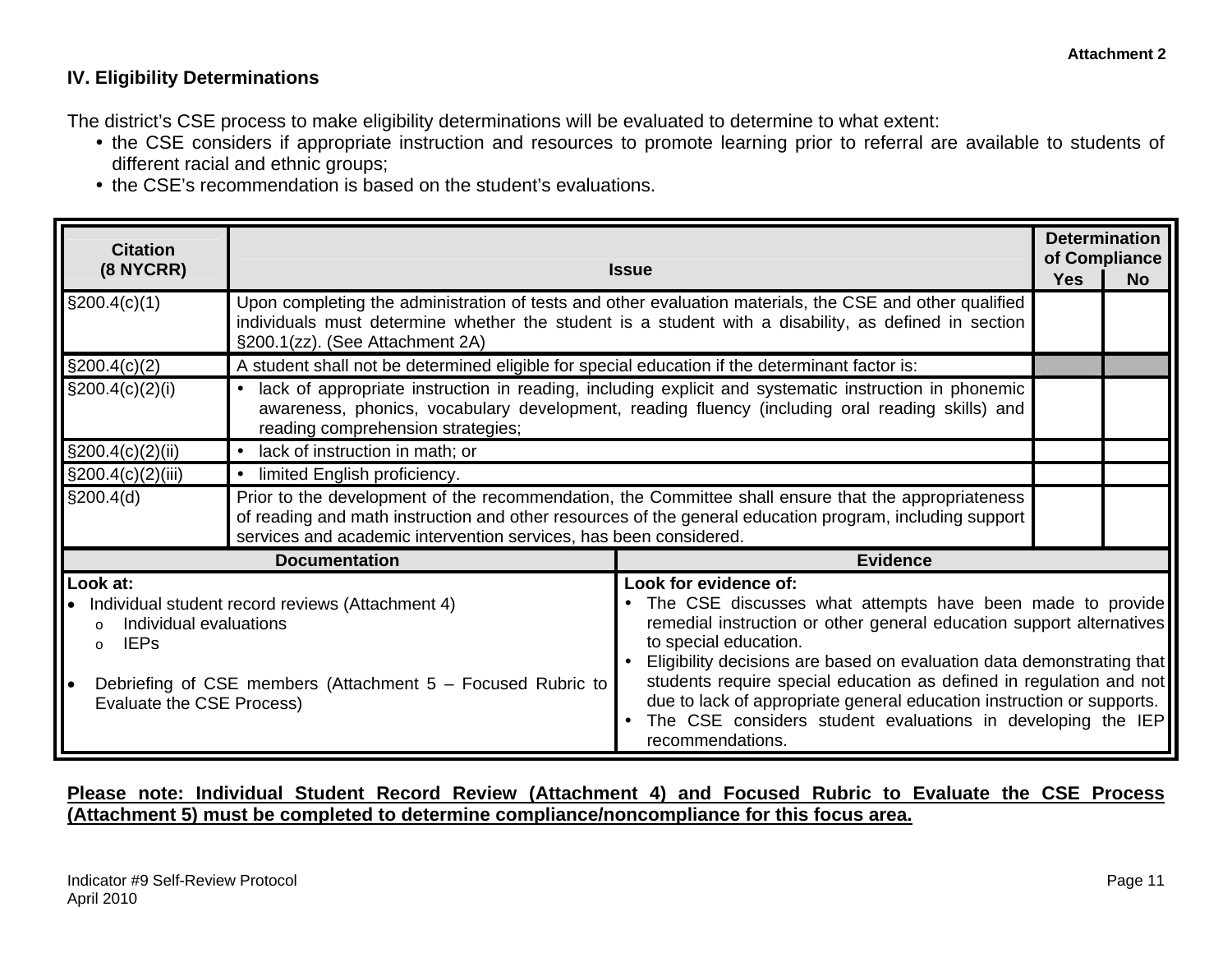| <b>Findings</b>                                                                                                      |                                     |
|----------------------------------------------------------------------------------------------------------------------|-------------------------------------|
| Description of specific details of noncompliance in policy, Corrective Action required:<br>procedures and practices: | Improvement activities recommended: |

The following chart may be used to calculate the percentage of student records with evidence of compliance. Compile the results based on the results of each record reviewed for each citation (Attachment 4). Consider these results along with other required documentation in making a final compliance determination for this focus area.

| <b>Summary of Individual Student Record Review</b>                                                                                                                                          |  |  |  |  |  |  |  |
|---------------------------------------------------------------------------------------------------------------------------------------------------------------------------------------------|--|--|--|--|--|--|--|
| <b>Total Number of Records with a</b><br><b>Total Number of Records</b><br><b>Percentage of Records in</b><br><b>Compliance</b><br><b>Citation</b><br><b>Reviewed</b><br>finding of Y or NA |  |  |  |  |  |  |  |
| $\S200.4(c)(1)$                                                                                                                                                                             |  |  |  |  |  |  |  |
| $\text{\$}200.4(c)(2)(i)$                                                                                                                                                                   |  |  |  |  |  |  |  |
| $\S200.4(c)(2)(ii)$                                                                                                                                                                         |  |  |  |  |  |  |  |
| $\S 200.4(c)(2)(iii)$                                                                                                                                                                       |  |  |  |  |  |  |  |
| \$200.4(d)                                                                                                                                                                                  |  |  |  |  |  |  |  |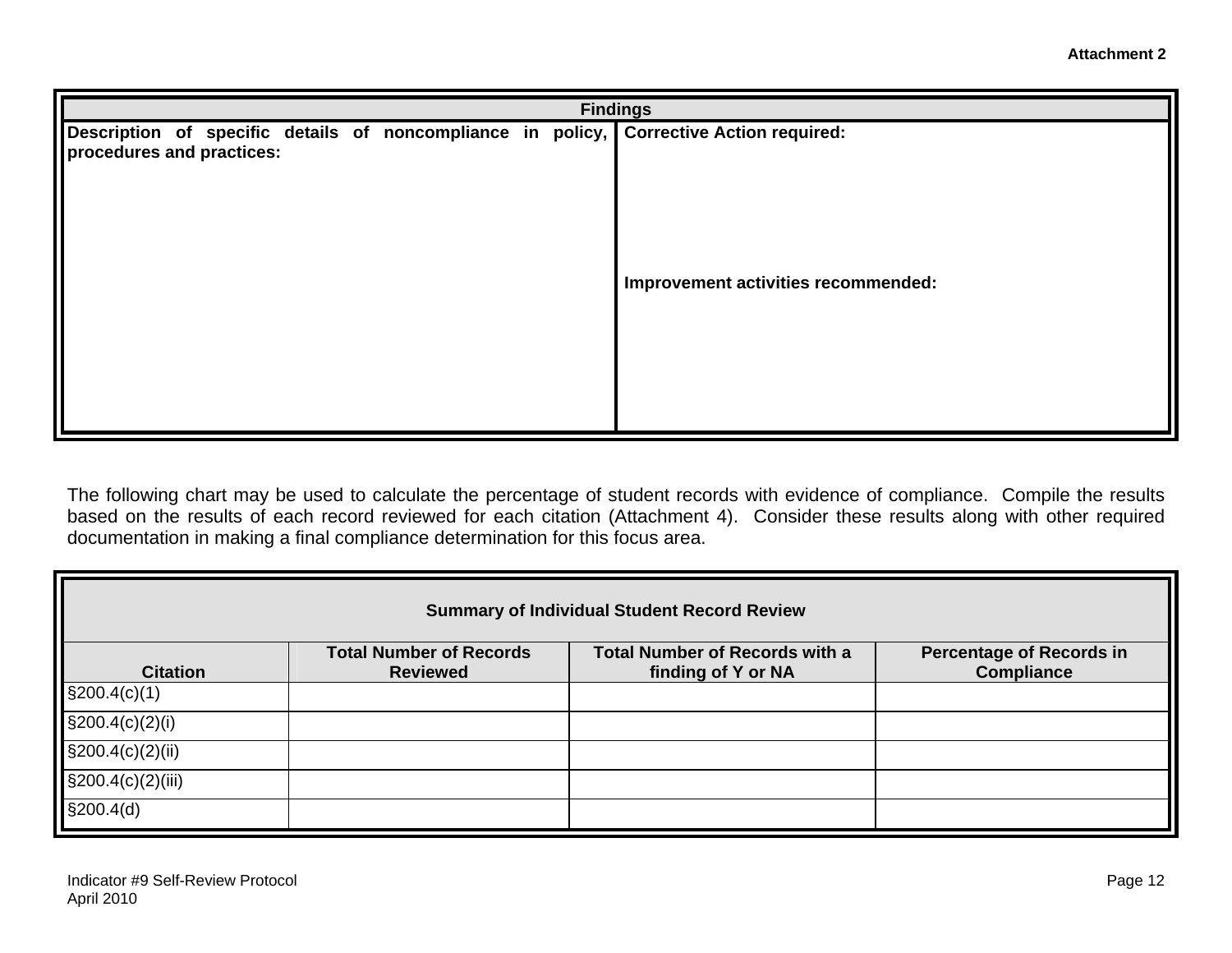#### **Part 200 – Regulations of the Commissioner of Education Section 200.1(zz) – Definitions of Disability Classifications**

- (zz) *Student with a disability* means a student with a disability as defined in section 4401(1) the of Education Law, who has not attained the age of 21 prior to September 1st and who is entitled to attend public schools pursuant to section 3202 of the Education Law and who, because of mental, physical or emotional reasons, has been identified as having a disability and who requires special services and programs approved by the department. The terms used in this definition are defined as follows:
	- (1) *Autism* means a developmental disability significantly affecting verbal and nonverbal communication and social interaction, generally evident before age 3, that adversely affects a student's educational performance. Other characteristics often associated with autism are engagement in repetitive activities and stereotyped movements, resistance to environmental change or change in daily routines, and unusual responses to sensory experiences. The term does not apply if a student's educational performance is adversely affected primarily because the student has an emotional disturbance as defined in paragraph (4) of this subdivision. A student who manifests the characteristics of autism after age 3 could be diagnosed as having autism if the criteria in this paragraph are otherwise satisfied.
	- (2) *Deafness* means a hearing impairment that is so severe that the student is impaired in processing linguistic information through hearing, with or without amplification, that adversely affects a student's educational performance.
	- (3) *Deaf-blindness* means concomitant hearing and visual impairments, the combination of which causes such severe communication and other developmental and educational needs that they cannot be accommodated in special education programs solely for students with deafness or students with blindness.
	- (4) *Emotional disturbance* means a condition exhibiting one or more of the following characteristics over a long period of time and to a marked degree that adversely affects a student's educational performance:
		- (i) an inability to learn that cannot be explained by intellectual, sensory, or health factors.
		- (ii) an inability to build or maintain satisfactory interpersonal relationships with peers and teachers;
		- (iii) inappropriate types of behavior or feelings under normal circumstances;
		- (iv) a generally pervasive mood of unhappiness or depression; or
		- (v) a tendency to develop physical symptoms or fears associated with personal or school problems.

 The term includes schizophrenia. The term does not apply to students who are socially maladjusted**,** unless it is determined that they have an emotional disturbance.

- (5) *Hearing impairment* means an impairment in hearing, whether permanent or fluctuating, that adversely affects the child's educational performance but that is not included under the definition of *deafness* in this section.
- (6) *Learning disability* means a disorder in one or more of the basic psychological processes involved in understanding or in using language, spoken or written, which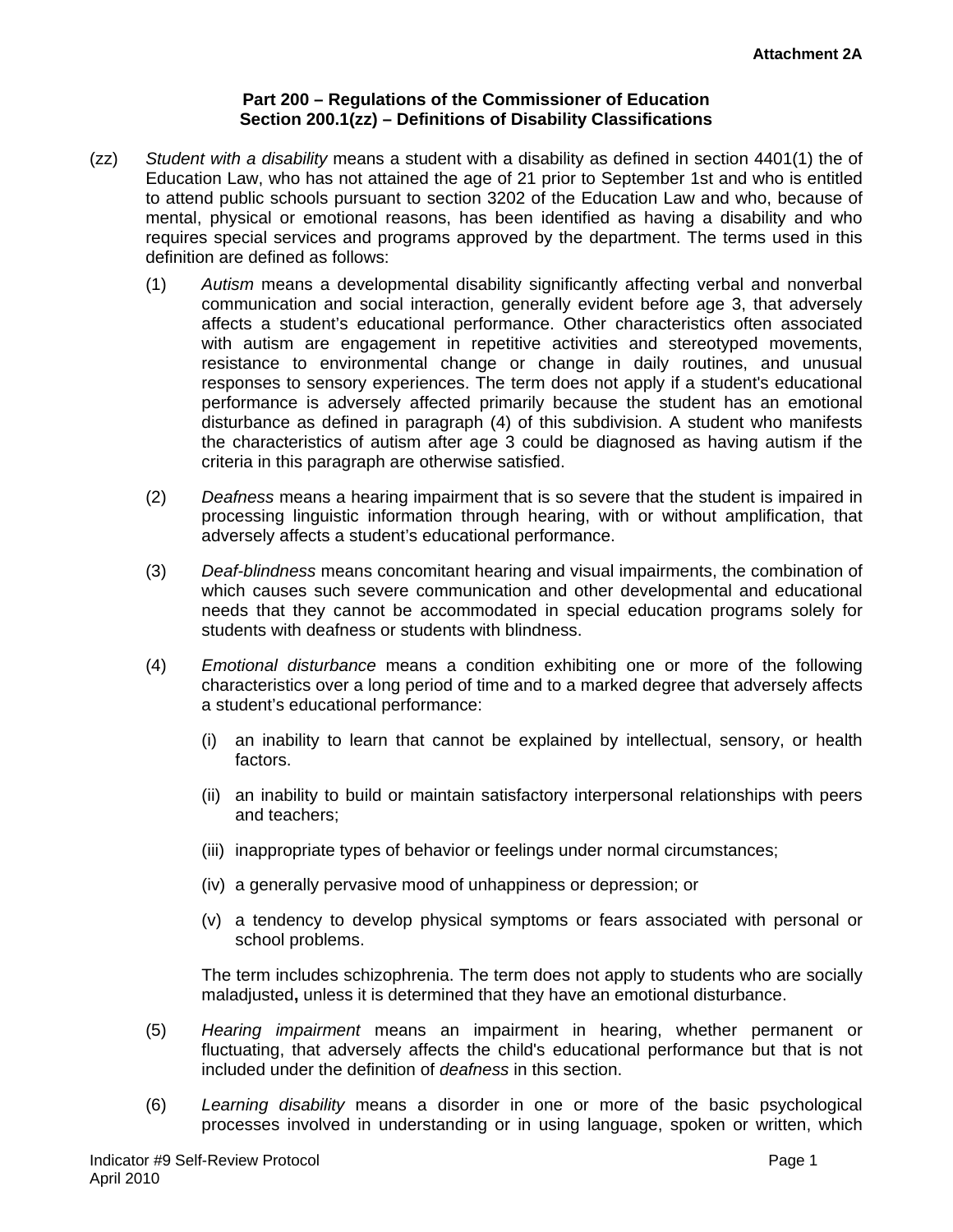manifests itself in an imperfect ability to listen, think, speak, read, write, spell, or to do mathematical calculations, as determined in accordance with section 200.4(j) of this Part. The term includes such conditions as perceptual disabilities, brain injury, minimal brain dysfunction, dyslexia and developmental aphasia. The term does not include learning problems that are primarily the result of visual, hearing or motor disabilities, of mental retardation, of emotional disturbance, or of environmental, cultural or economic disadvantage.

- (7) *Mental retardation* means significantly subaverage general intellectual functioning, existing concurrently with deficits in adaptive behavior and manifested during the developmental period, that adversely affects a student's educational performance**.**
- (8) *Multiple disabilities* means concomitant impairments (such as mental retardationblindness, mental retardation-orthopedic impairment, etc.), the combination of which cause such severe educational needs that they cannot be accommodated in a special education program solely for one of the impairments. The term does not include deafblindness.
- (9) *Orthopedic impairment* means a severe orthopedic impairment that adversely affects a student's educational performance. The term includes impairments caused by congenital anomaly (*e.g.*, clubfoot, absence of some member, etc.), impairments caused by disease (*e.g.*, poliomyelitis, bone tuberculosis, etc.), and impairments from other causes (*e.g.*, cerebral palsy, amputation, and fractures or burns which cause contractures).
- (10) *Other health-impairment* means having limited strength, vitality or alertness**,** including a heightened alertness to environmental stimuli, that results in limited alertness with respect to the educational environment, that is due to chronic or acute health problems, including but not limited to a heart condition, tuberculosis, rheumatic fever, nephritis, asthma, sickle cell anemia, hemophilia, epilepsy, lead poisoning, leukemia, diabetes, attention deficit disorder or attention deficit hyperactivity disorder or tourette syndrome, which adversely affects a student's educational performance.
- (11) *Speech or language impairment* means a communication disorder, such as stuttering, impaired articulation, a language impairment or a voice impairment, that adversely affects a student's educational performance.
- (12) *Traumatic brain injury* means an acquired injury to the brain caused by an external physical force or by certain medical conditions such as stroke, encephalitis, aneurysm, anoxia or brain tumors with resulting impairments that adversely affect educational performance. The term includes open or closed head injuries or brain injuries from certain medical conditions resulting in mild, moderate or severe impairments in one or more areas, including cognition, language, memory, attention, reasoning, abstract thinking, judgement, problem solving, sensory, perceptual and motor abilities, psychosocial behavior, physical functions, information processing, and speech. The term does not include injuries that are congenital or caused by birth trauma.
- (13) *Visual impairment including blindness* means an impairment in vision that, even with correction, adversely affects a student's educational performance. The term includes both partial sight and blindness.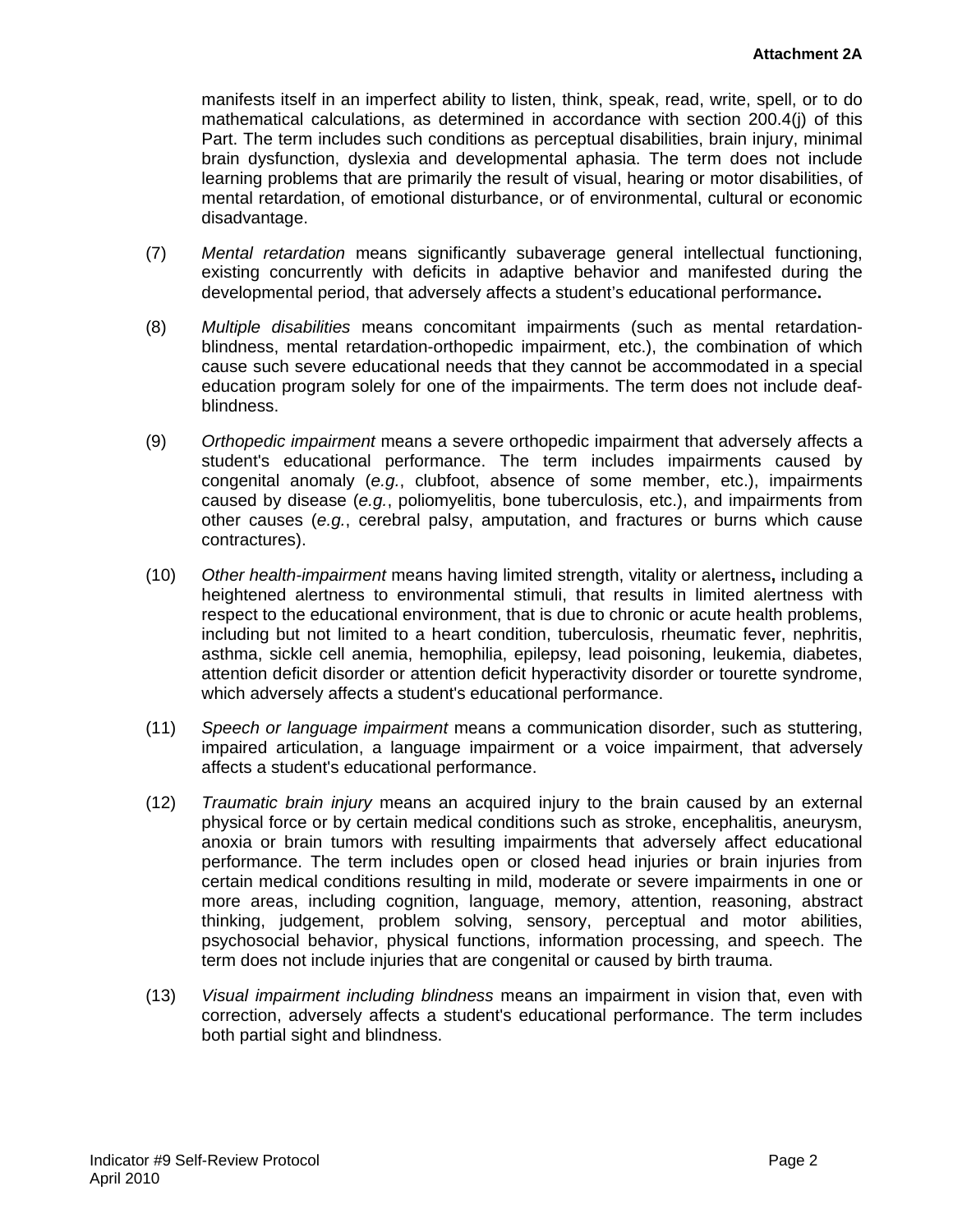## **Data Analysis of Students Referred to the Committee on Special Education (Prereferral Interventions)**

| <b>District:</b>               | <b>School Year:</b>    |
|--------------------------------|------------------------|
|                                |                        |
| <b>Person Completing Form:</b> | <b>Date Completed:</b> |

**Purpose:** Prereferral interventions, when implemented in a consistent manner school-wide, have shown to reduce the number of students who may need special education and related services in order to progress within the general education curriculum. This chart is intended to assist the district in determining if students across all racial and ethnic groups exhibiting academic or behavioral needs have equal access to prereferral interventions or if the district's practices may be contributing to over-identification of students by race and ethnicity.

> The information gathered and analyzed will assist the district team to determine compliance of the items identified in the focus area I. School-wide Approaches and Prereferral Intervention.

#### **Directions:**

- 1. Identify those students who have been referred to the CSE between January 1 of the previous academic year and January 31 of the current academic year (a 13 month period), and select a representative sample of students based on district demographics. (These dates may be expanded in order to get an adequate number of records needed for representation.) You may use the following guidance in selecting the sample:
	- For school districts with 20 or fewer students on the list, review all students for data analysis.
	- For school districts with 21-200 students on this list, randomly select 20 students for data analysis.
	- For school districts with more than 200 students on this list, randomly select 30 students for data analysis.
	- Ensure the sample of students includes all or a significant number of the students in the identified group.
	- Add to the number of students to be reviewed if, based on the review of data, you are finding inconclusive patterns.
- 2. Review student record information to complete the form.
- 3. Analyze results to identify if prereferral interventions are provided equitably by type, degree and frequency across all racial/ethnic groups, document the findings below and transfer the compliance findings to Attachment 2.

|                                                  | Summary of Findings                                                                                  |                |  |  |  |  |
|--------------------------------------------------|------------------------------------------------------------------------------------------------------|----------------|--|--|--|--|
| <b>Citation</b>                                  | What to Look For                                                                                     | <b>Finding</b> |  |  |  |  |
| (8NYCRR)                                         |                                                                                                      |                |  |  |  |  |
| $\S200.2(b)(7)$                                  | Patterns of data show prereferral interventions are provided equitably by type, degree and frequency | Yes            |  |  |  |  |
|                                                  | across all racial/ethnic groups.                                                                     | No.            |  |  |  |  |
| A finaling of "no" in reported as personalizance |                                                                                                      |                |  |  |  |  |

**Summary of Findings** 

#### **A finding of "no" is reported as noncompliance.**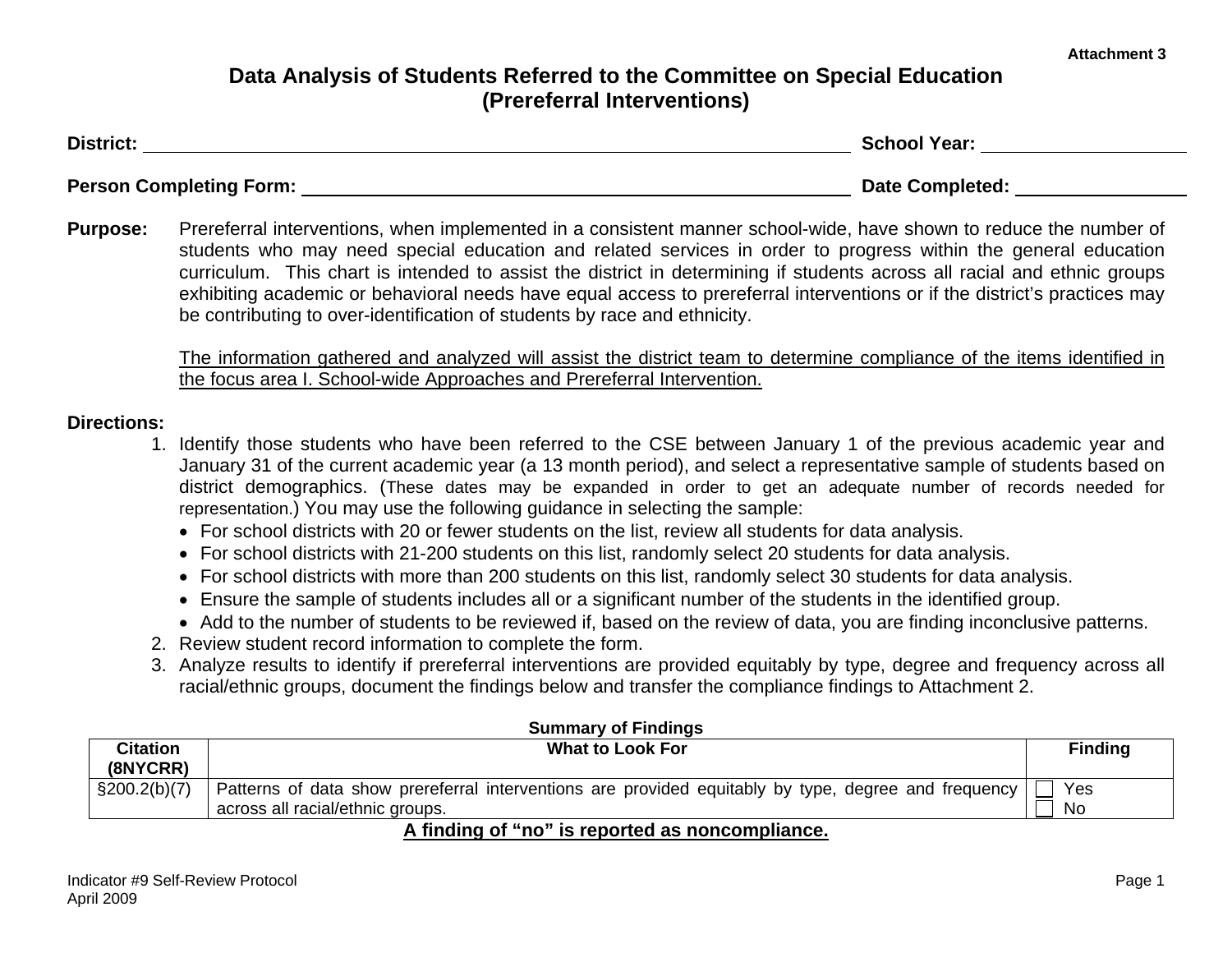#### **Attachment 3**

| <b>Student</b> | <b>Building</b> | Grade | Racial/Ethnic Group | Name and Title of<br><b>Person Making</b><br><b>Referral</b> | Type(s) and Name(s)<br>of Prereferral<br><b>Interventions (AIS,</b><br><b>Counseling, Tutoring,</b><br><b>Behavioral</b><br>Management,<br>Instructional<br><b>Modification, Other)</b><br>or Rationale for Direct<br><b>Referral to CSE</b> | Duration (Number of Weeks) | Frequency (Number of times<br>per week) | Academic, Both,<br>Reason for CSE Referral<br>(Behavior, Academic, Bo<br>Other) | Found Eligible by CSE (Y/N) |
|----------------|-----------------|-------|---------------------|--------------------------------------------------------------|----------------------------------------------------------------------------------------------------------------------------------------------------------------------------------------------------------------------------------------------|----------------------------|-----------------------------------------|---------------------------------------------------------------------------------|-----------------------------|
|                |                 |       |                     |                                                              |                                                                                                                                                                                                                                              |                            |                                         |                                                                                 |                             |
|                |                 |       |                     |                                                              |                                                                                                                                                                                                                                              |                            |                                         |                                                                                 |                             |
|                |                 |       |                     |                                                              |                                                                                                                                                                                                                                              |                            |                                         |                                                                                 |                             |
|                |                 |       |                     |                                                              |                                                                                                                                                                                                                                              |                            |                                         |                                                                                 |                             |
|                |                 |       |                     |                                                              |                                                                                                                                                                                                                                              |                            |                                         |                                                                                 |                             |
|                |                 |       |                     |                                                              |                                                                                                                                                                                                                                              |                            |                                         |                                                                                 |                             |
|                |                 |       |                     |                                                              |                                                                                                                                                                                                                                              |                            |                                         |                                                                                 |                             |

Developed by the Office for Civil Rights, modified with permission. Revised sections include: modified title and terminology and deletion of data on preschool and free or reduced price lunch.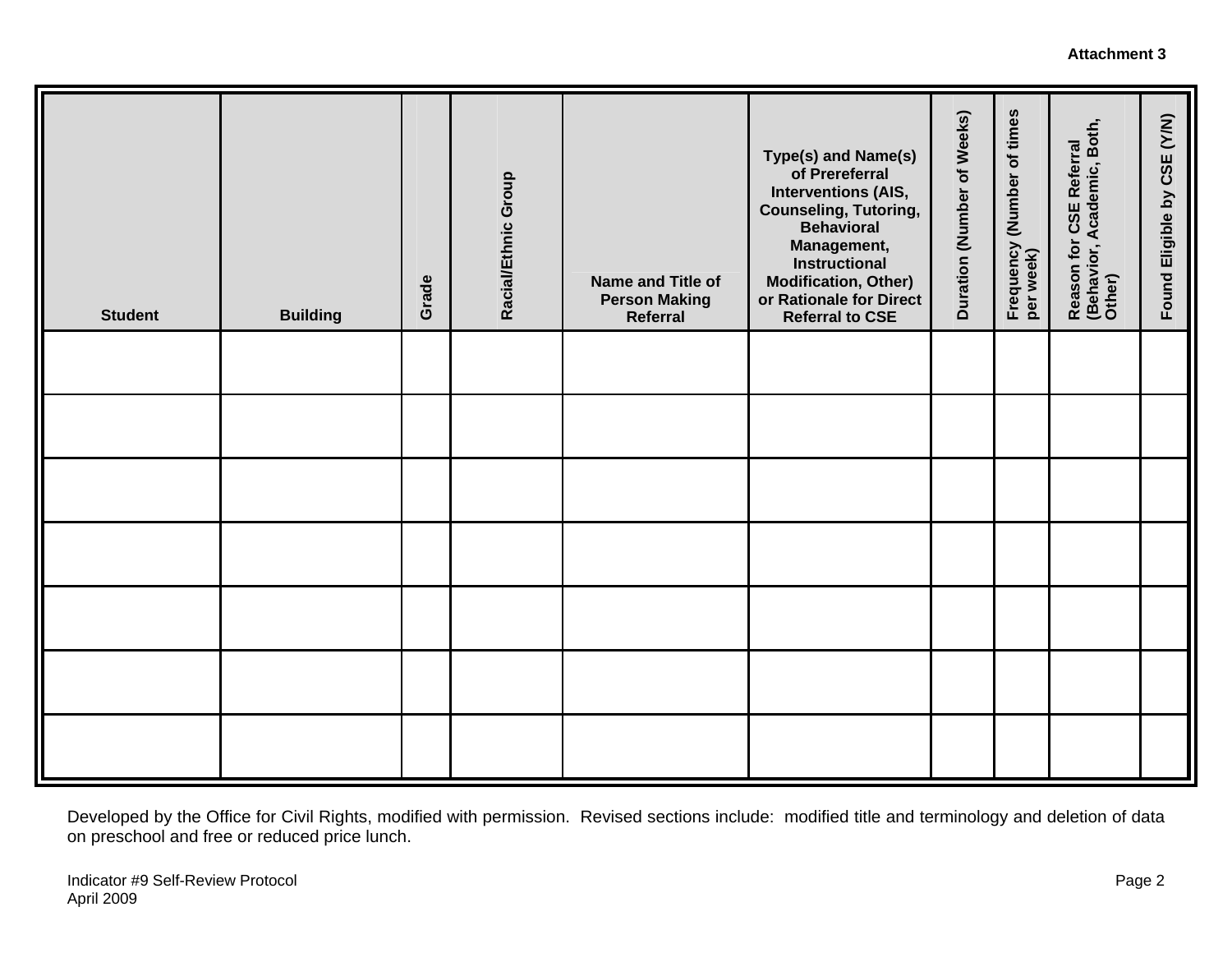## **Individual Student Record Review Form**

#### **Directions:**

**This form is designed to assist the team in compiling documentation of compliance findings based on reviews of individual student records. It must be kept on file by the school district and is not submitted to SED unless requested.** 

#### **A separate form must be used for each student record reviewed.**

Each compliance issue must have a notation for each student record reviewed.

- Put "Y" (yes) in the column if the student's record review shows evidence that the requirement has been met for this student.
- Put "N" (no) in the column if the student's record review lacks evidence that this requirement has been met.
- Put "NA" (not applicable) in the column if the item is not applicable to this student. An item should be noted as NA if it clearly does not pertain to the individual student.

#### *For example:*

 Documentation for the individual evaluation procedure that "materials and procedures used to assess a student with limited English proficiency are selected and administered to ensure they measure the extent to which the student has a disability and needs special education, rather than measure the student's English language skills" (§200.4(b)(6)(xvi)) would be "NA" if the student does not fit into the category of limited English proficient.

• In the "Source of Data/Comments" column, indicate the specific record information used to make a determination. Provide comments such as "the evaluation should have been in the native language, other than English, but was not."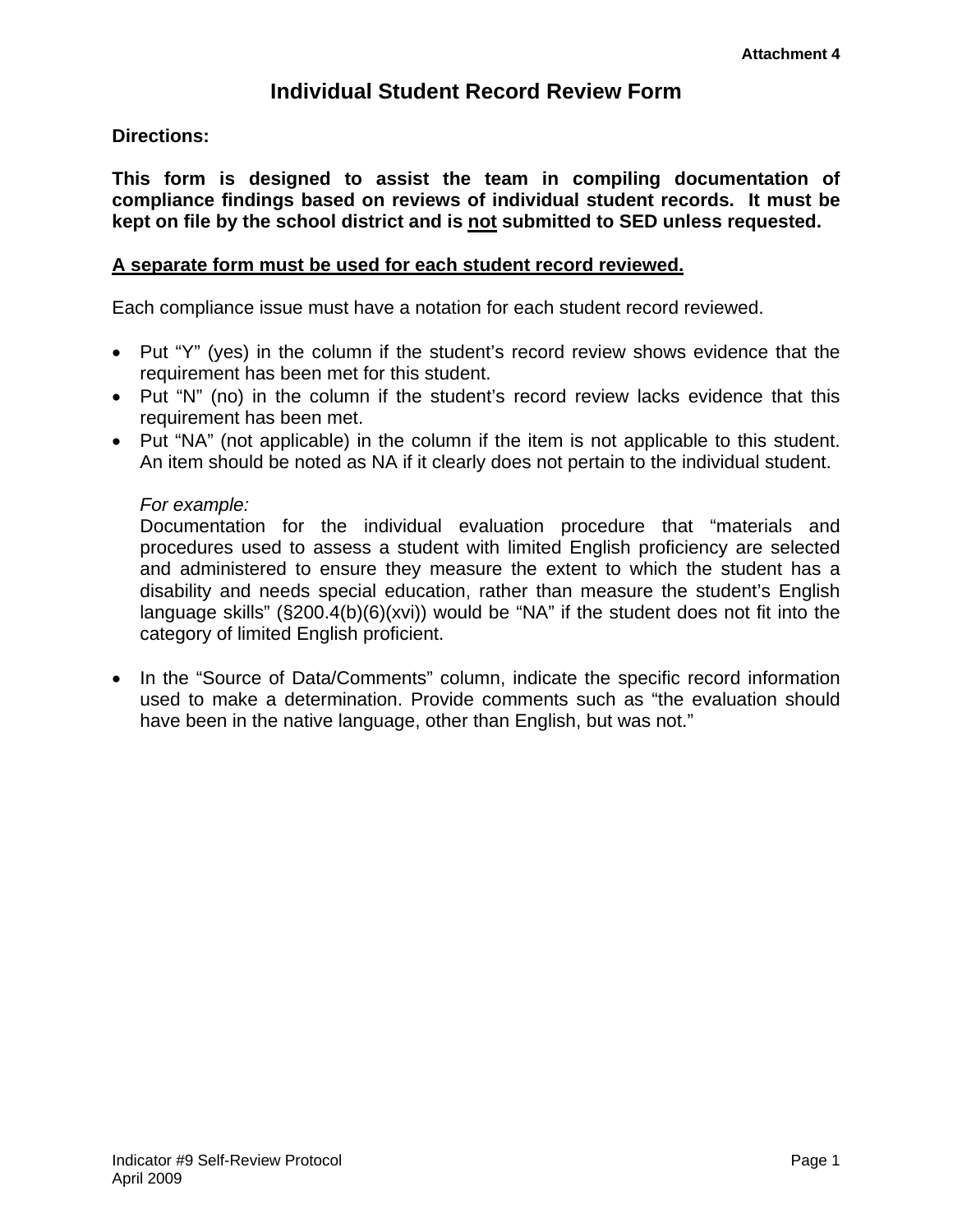| School District:        | Building:              |
|-------------------------|------------------------|
| Person Completing Form: | Date of Record Review: |
| <b>Student Name/ID:</b> | DOB:                   |
| School:                 | Race/Ethnicity:        |
| Grade/Program:          | Disability:            |

#### **Referral of Students to the CSE**

| <b>Citation</b><br>$(8$ NYCRR) |                                                                                                                                                                                                                                                                                                                                                                              | Y/<br>N/<br><b>NA</b> | Source of<br><b>Data/Comments</b> |
|--------------------------------|------------------------------------------------------------------------------------------------------------------------------------------------------------------------------------------------------------------------------------------------------------------------------------------------------------------------------------------------------------------------------|-----------------------|-----------------------------------|
| $\S200.4(a)(2)(iii)$           | A request for a referral submitted by persons other than<br>the parent, student or a judicial officer shall:                                                                                                                                                                                                                                                                 |                       |                                   |
| $\S200.4(a)(2)(iii)(a)$        | state the reasons for the referral and include any test<br>results, records or reports upon which the referral is<br>based that may be in the possession of the person<br>submitting the referral.                                                                                                                                                                           |                       |                                   |
| $\S200.4(a)(2)(iii)(b)$        | describe in writing intervention services, programs or<br>instructional methodologies used to remediate the<br>student's performance prior to referral, including any<br>supplementary aids or support services provided for<br>this purpose, or state the reasons why no such<br>attempts were made.                                                                        |                       |                                   |
| \$200.4(a)(9)                  | The building administrator, upon receipt of a referral,<br>may request a meeting with the parent or person in<br>parental relationship to the student, the student, if<br>appropriate, and the person making the referral to<br>determine whether the student would benefit from<br>additional general education support services as an<br>alternative to special education. |                       |                                   |

### **Individual Evaluation**

| <b>Citation</b><br>$(8$ NYCRR) |                                                                                                                                                                                                                                                                                                                            | Y<br>N/<br><b>NA</b> | Source of<br><b>Data/Comments</b> |
|--------------------------------|----------------------------------------------------------------------------------------------------------------------------------------------------------------------------------------------------------------------------------------------------------------------------------------------------------------------------|----------------------|-----------------------------------|
| $\S200.4(b)(6)(i)$             | Assessments and other evaluation materials used to<br>assess a student under this section:                                                                                                                                                                                                                                 |                      |                                   |
| $\S200.4(b)(6)(i)(a)$          | are provided and administered in the student's native<br>language or other mode of communication and in the<br>form most likely to yield accurate information on what<br>the student knows and can do academically,<br>developmentally and functionally, unless it is clearly<br>not feasible to so provide or administer; |                      |                                   |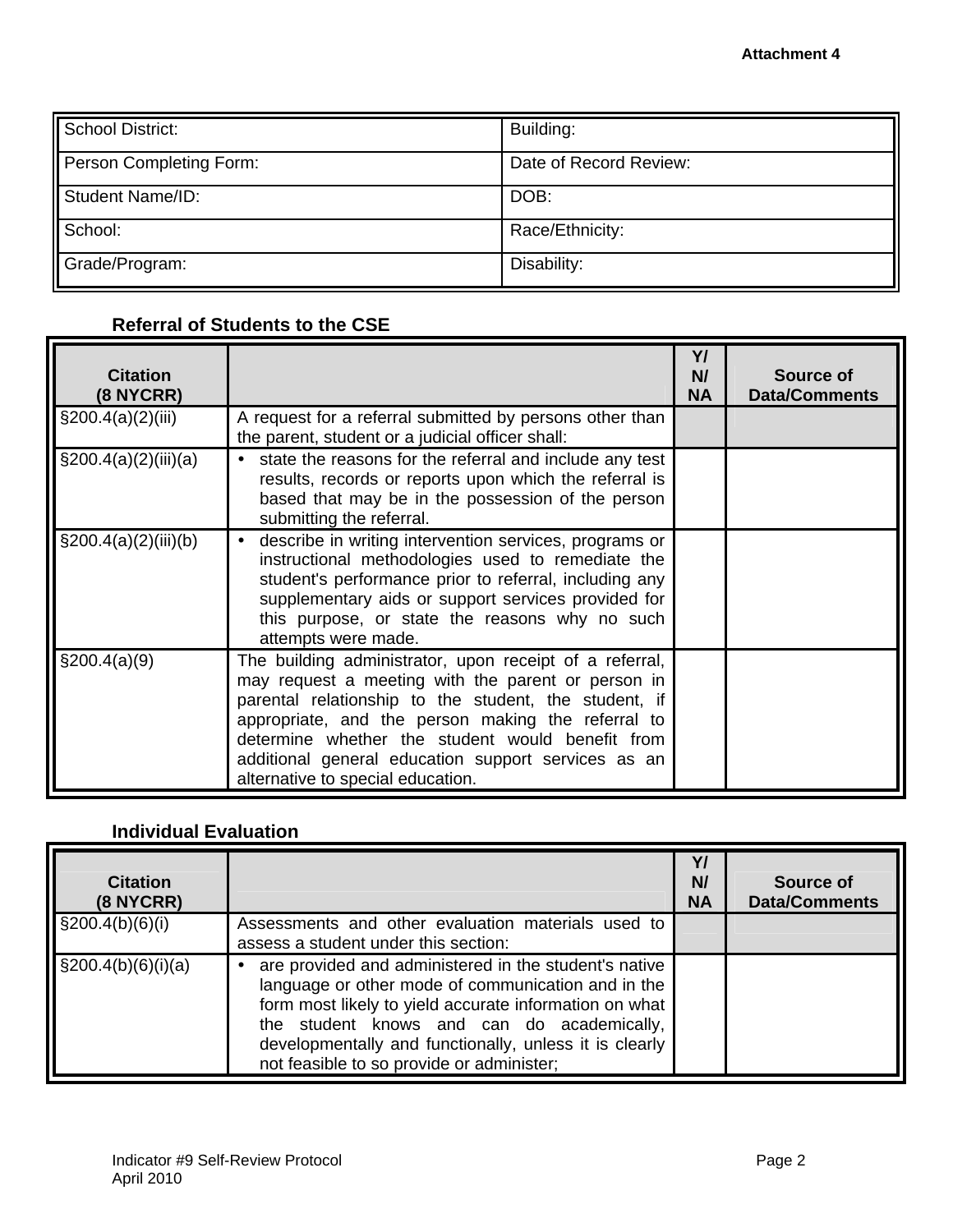| <b>Citation</b><br>(8 NYCRR) |                                                                                                                                                                                                                                                                                                               | Y/<br>N/<br><b>NA</b> | Source of<br><b>Data/Comments</b> |
|------------------------------|---------------------------------------------------------------------------------------------------------------------------------------------------------------------------------------------------------------------------------------------------------------------------------------------------------------|-----------------------|-----------------------------------|
| $\S200.4(b)(6)(i)(b)$        | are used for purposes for which the assessments or<br>measures are valid and reliable;                                                                                                                                                                                                                        |                       |                                   |
| $\S200.4(b)(6)(i)(c)$        | are administered by trained and knowledgeable<br>personnel in accordance with the instruction provided<br>by those who developed such assessments; and                                                                                                                                                        |                       |                                   |
| $\S200.4(b)(6)(i)(d)$        | are selected and administered so as not to be<br>$\bullet$<br>discriminatory on a racial or cultural basis.                                                                                                                                                                                                   |                       |                                   |
| $\S200.4(b)(6)(v)$           | No single measure or assessment is used as the sole<br>criterion for determining whether a student is a student<br>with a disability or for determining an appropriate<br>educational program for a student.                                                                                                  |                       |                                   |
| $\S200.4(b)(6)(vii)$         | The student is assessed in all areas related to the<br>suspected disability, including, where appropriate,<br>health, vision, hearing, social and emotional status,<br>general intelligence, academic performance, vocational<br>skills, communicative status and motor abilities.                            |                       |                                   |
| \$200.4(b)(6)(xvi)           | Materials and procedures used to assess a student with<br>English proficiency are<br>limited<br>selected<br>and<br>administered to ensure that they measure the extent to<br>which the student has a disability and needs special<br>education, rather than measure the student's English<br>language skills. |                       |                                   |

## **Eligibility Determinations**

| <b>Citation</b><br>$(8$ NYCRR) |                                                                                                                                                                                                                                                          | YI<br>N/<br>ΝA | Source of<br><b>Data/Comments</b> |
|--------------------------------|----------------------------------------------------------------------------------------------------------------------------------------------------------------------------------------------------------------------------------------------------------|----------------|-----------------------------------|
| $\S200.4(c)(1)$                | Upon completing the administration of tests and other<br>evaluation materials, the CSE and other qualified<br>individuals must determine whether the student is a<br>student with a disability, as defined in section<br>§200.1(zz). (See Attachment 2A) |                |                                   |
| \$200.4(c)(2)                  | A student shall not be determined eligible for special<br>education if the determinant factor is:                                                                                                                                                        |                |                                   |
| $\S200.4(c)(2)(i)$             | lack of appropriate instruction in reading, including<br>explicit and systematic instruction in phonemic<br>awareness, phonics, vocabulary development,<br>reading fluency (including oral reading skills) and<br>reading comprehension strategies;      |                |                                   |
| $\S200.4(c)(2)(ii)$            | lack of instruction in math; or                                                                                                                                                                                                                          |                |                                   |
| $\S200.4(c)(2)(iii)$           | limited English proficiency.                                                                                                                                                                                                                             |                |                                   |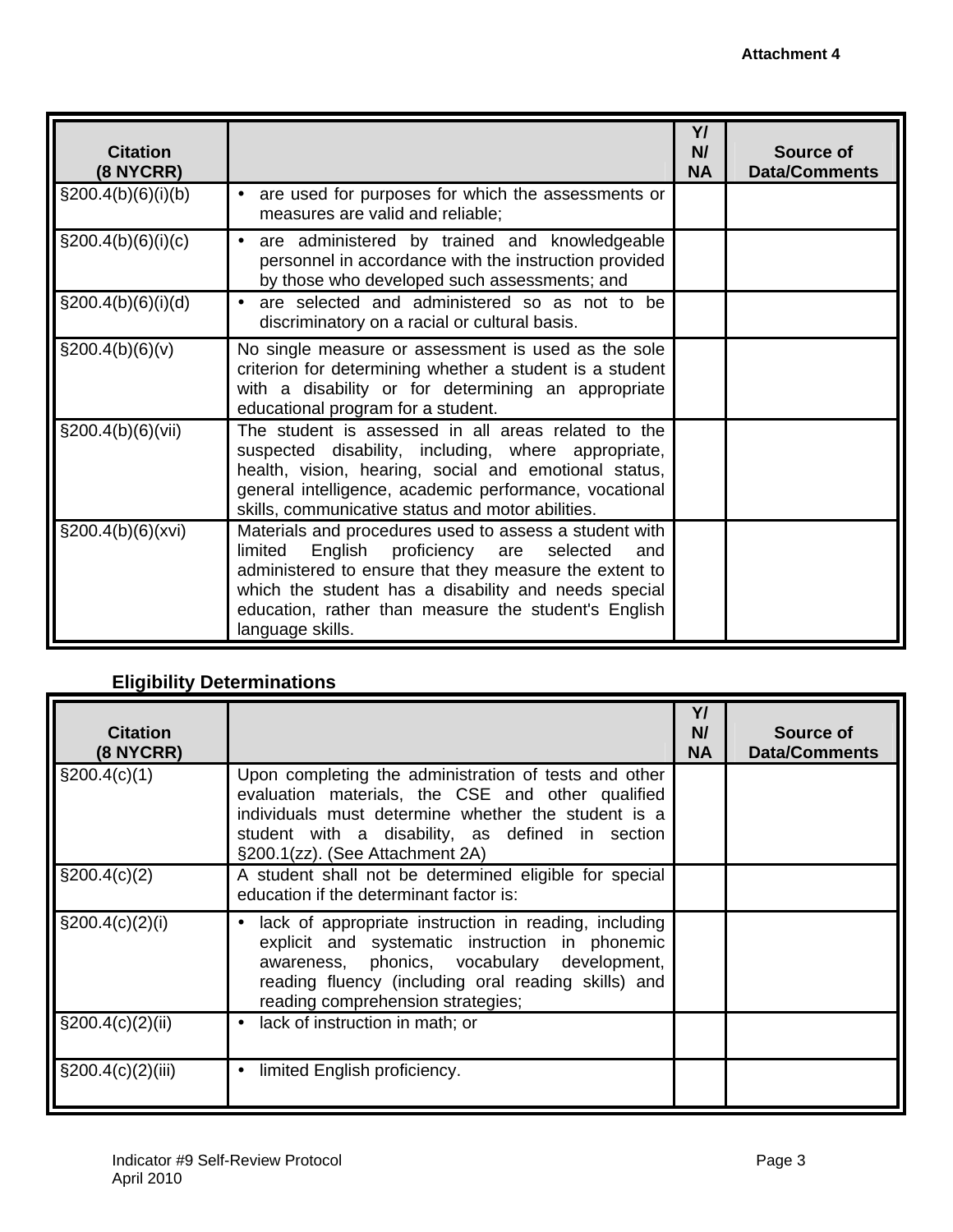| <b>Citation</b>           |                                                                                                                                                                                                                                                                                                 | N/        | Source of            |
|---------------------------|-------------------------------------------------------------------------------------------------------------------------------------------------------------------------------------------------------------------------------------------------------------------------------------------------|-----------|----------------------|
| (8 NYCRR)                 |                                                                                                                                                                                                                                                                                                 | <b>NA</b> | <b>Data/Comments</b> |
| $\frac{1}{2}$ \\$200.4(d) | Prior to the development of the recommendation, the<br>Committee shall ensure that the appropriateness of<br>reading and math instruction and other resources of the<br>general education program, including support services<br>and academic intervention services, has<br>been<br>considered. |           |                      |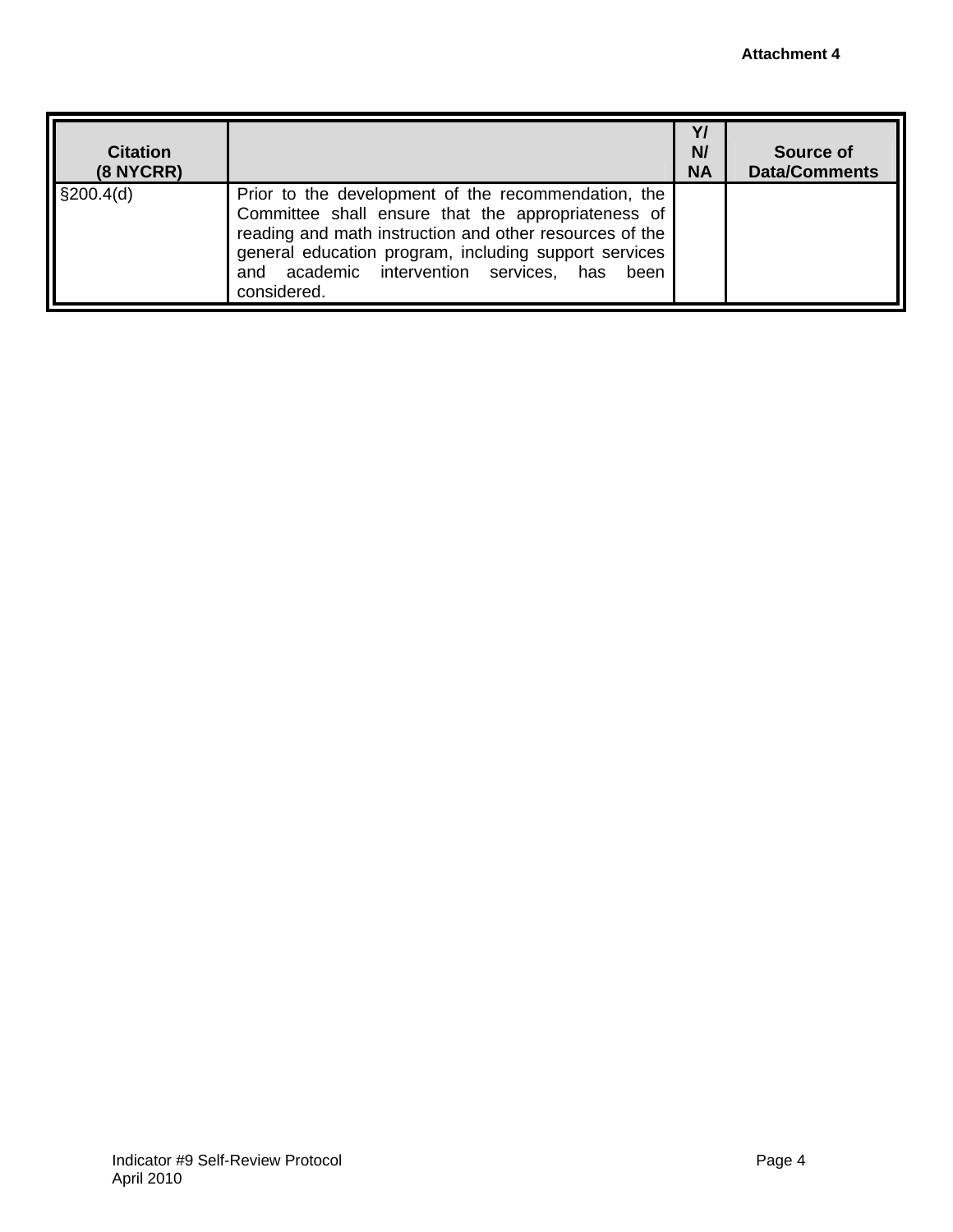## **Focused Rubric to Evaluate the CSE Process**

This rubric is designed to be used as a tool by the district to assess how the district's CSE process may affect disproportionate representation of students of the identified racial and ethnic groups in special education. The rubric lists five key regulatory requirements affecting eligibility determinations. This rubric focuses on the district team's attention to aspects of the CSE decisionmaking process that may affect the over representation of students when inappropriately or inadequately applied during the identification of students as students with disabilities.

The five key aspects of the CSE process include:

- 1. Upon completing the administration of tests and other evaluation materials, the CSE and other qualified individuals must determine whether the student is a student with a disability, as defined in section 200.1(zz).  $[\S 200.4(c)(1)]$
- 2. A student shall not be determined eligible for special education if the determinant factor is lack of appropriate instruction in reading, including explicit and systematic instruction in phonemic awareness, phonics, vocabulary development, reading fluency (including oral reading skills) and reading comprehension strategies. [§200.4(c)(2)(i)]
- 3. A student shall not be determined eligible for special education if the determinant factor is lack of instruction in math.  $[S200.4(c)(2)(ii)]$
- 4. A student shall not be determined eligible for special education if the determinant factor is limited English proficiency.  $[200.4(c)(2)(iii)]$
- 5. Prior to the development of the recommendation, the Committee shall ensure that the appropriateness of the resources of the general education program, including educationally related support services and academic intervention services, has been considered. [§200.4(d)]

#### Directions on how to use the Rubric

 The rubric should be used as a debriefing form. The district team should identify the number of CSE meetings to evaluate and meet with CSE members outside of a CSE meeting to ask them to respond to each item and to rate to what extent the CSE addressed each area. **All instances of "minimally addressed or no evidence" for each regulatory citation must be documented on the Self-Review Monitoring Protocol (Attachment 2) and the report to SED (Attachment 7) as** *noncompliance***.** 

 This activity will be addressed by the CSE members as a group, not as individuals. Consensus should be the goal, but if the CSE is not able to achieve consensus, that should be noted and the minority opinion should also be considered by the review team.

In addition to identifying compliance issues, this process should allow the district to make an overall quality assessment of each of the key areas that relate to eligibility determinations and will assist the team to identify improvement activities.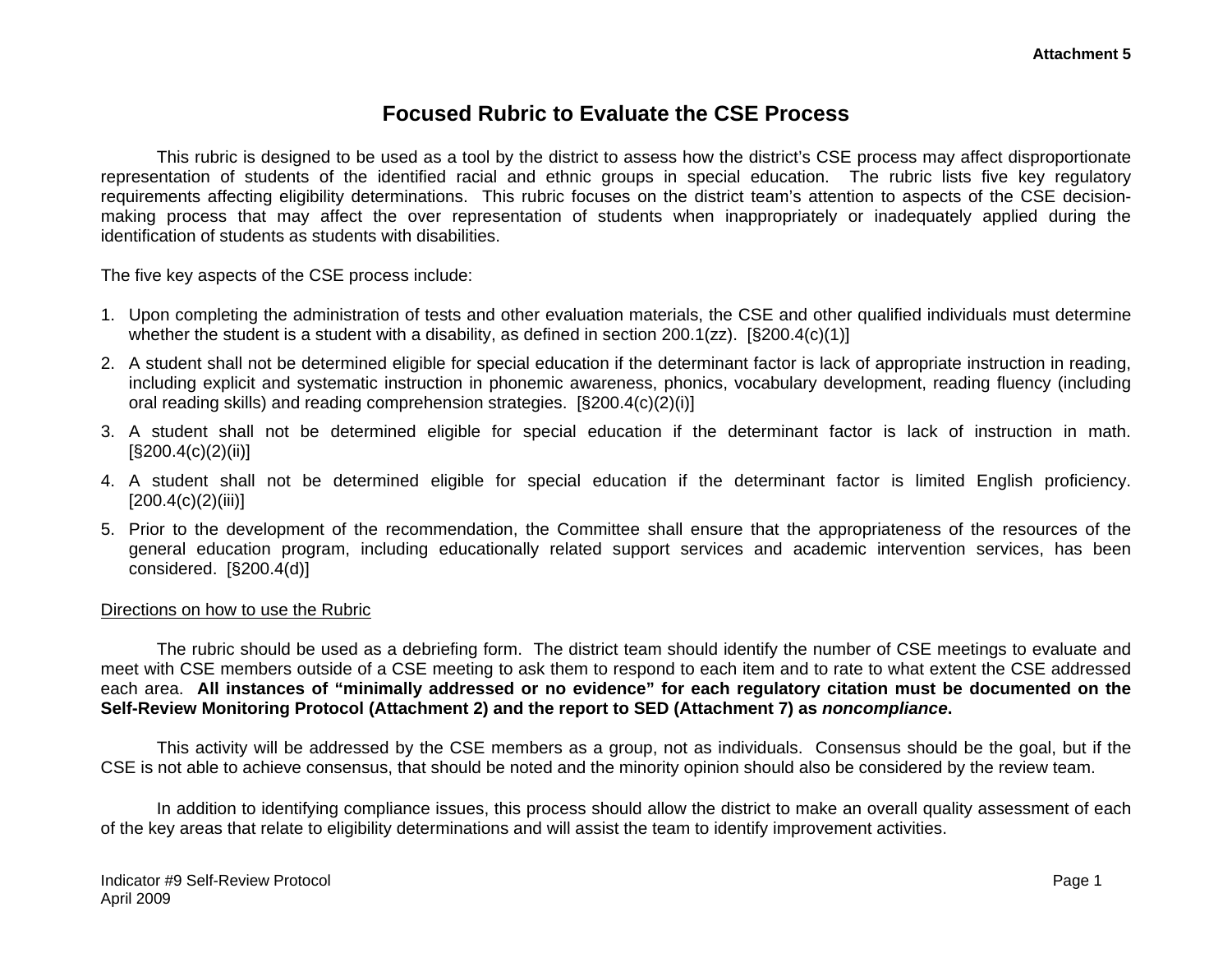## **Focused Rubric to Evaluate the CSE Process**

| Name of District:<br>Location:<br><b>CSE</b><br>Subcommittee<br>Date of Observation<br>Observers:<br><b>Initial</b><br>Reevaluation<br>Type of Meeting:<br>Annual<br>Other<br>Student's Preferred Language:<br>Parent's Preferred Language: |                                                                                                                                                                                                                                                                                                                                                      |  |                             |                     |                        |                                                                    |
|---------------------------------------------------------------------------------------------------------------------------------------------------------------------------------------------------------------------------------------------|------------------------------------------------------------------------------------------------------------------------------------------------------------------------------------------------------------------------------------------------------------------------------------------------------------------------------------------------------|--|-----------------------------|---------------------|------------------------|--------------------------------------------------------------------|
| <b>Citation</b><br>(8 NYCRR)                                                                                                                                                                                                                |                                                                                                                                                                                                                                                                                                                                                      |  | Applicable<br>$\frac{1}{2}$ | <b>Strong Focus</b> | Addressed<br>Generally | ō<br>Minimall <sub>y</sub><br>Eviden<br>addressed<br>$\frac{1}{2}$ |
| $\S200.4(c)(1)$                                                                                                                                                                                                                             | 1. Upon completing the administration of tests and other evaluation<br>materials, the CSE and other qualified individuals must determine<br>whether the student is a student with a disability, as defined in section<br>§200.1(zz). (See Attachment 2A)                                                                                             |  |                             |                     |                        |                                                                    |
| \$200.4(c)(2)(i)                                                                                                                                                                                                                            | 2. A student shall not be determined eligible for special education if the<br>determinant factor is lack of appropriate instruction in reading, including<br>explicit and systematic instruction in phonemic awareness, phonics,<br>vocabulary development, reading fluency (including oral reading skills)<br>and reading comprehension strategies. |  |                             |                     |                        |                                                                    |
| \$200.4(c)(2)(ii)                                                                                                                                                                                                                           | 3. A student shall not be determined eligible for special education if the<br>determinant factor is lack of instruction in math.                                                                                                                                                                                                                     |  |                             |                     |                        |                                                                    |
| \$200.4(c)(2)(iii)                                                                                                                                                                                                                          | 4. A student shall not be determined eligible for special education if the<br>determinant factor is limited English proficiency.                                                                                                                                                                                                                     |  |                             |                     |                        |                                                                    |
| \$200.4(d)                                                                                                                                                                                                                                  | 5. Prior to the development of the recommendation, the Committee shall<br>ensure that the appropriateness of the resources of the general education<br>program, including educationally related support services and academic<br>intervention services, has been considered.                                                                         |  |                             |                     |                        |                                                                    |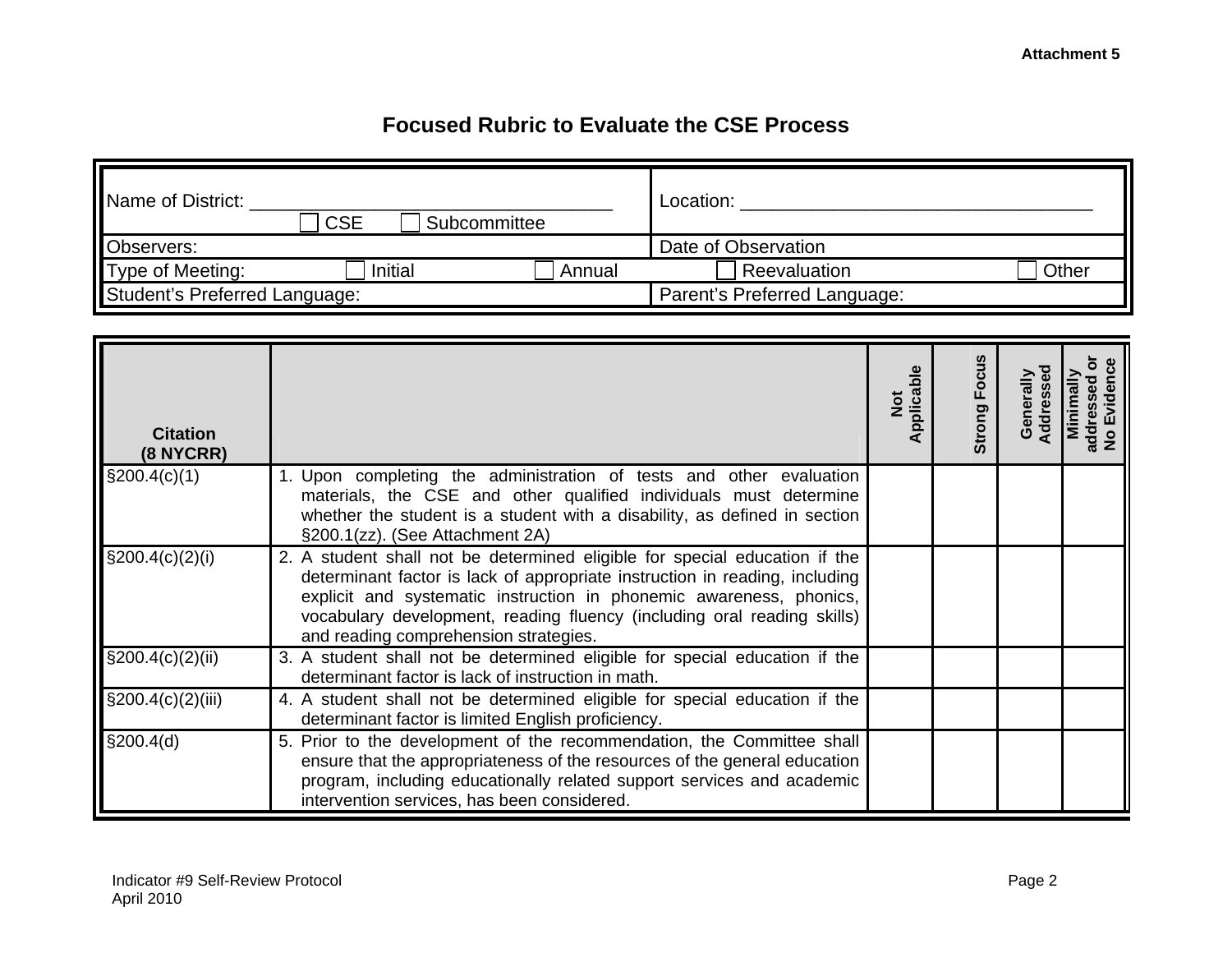**Indicate what took place at the meeting and which of the five areas need improvement:**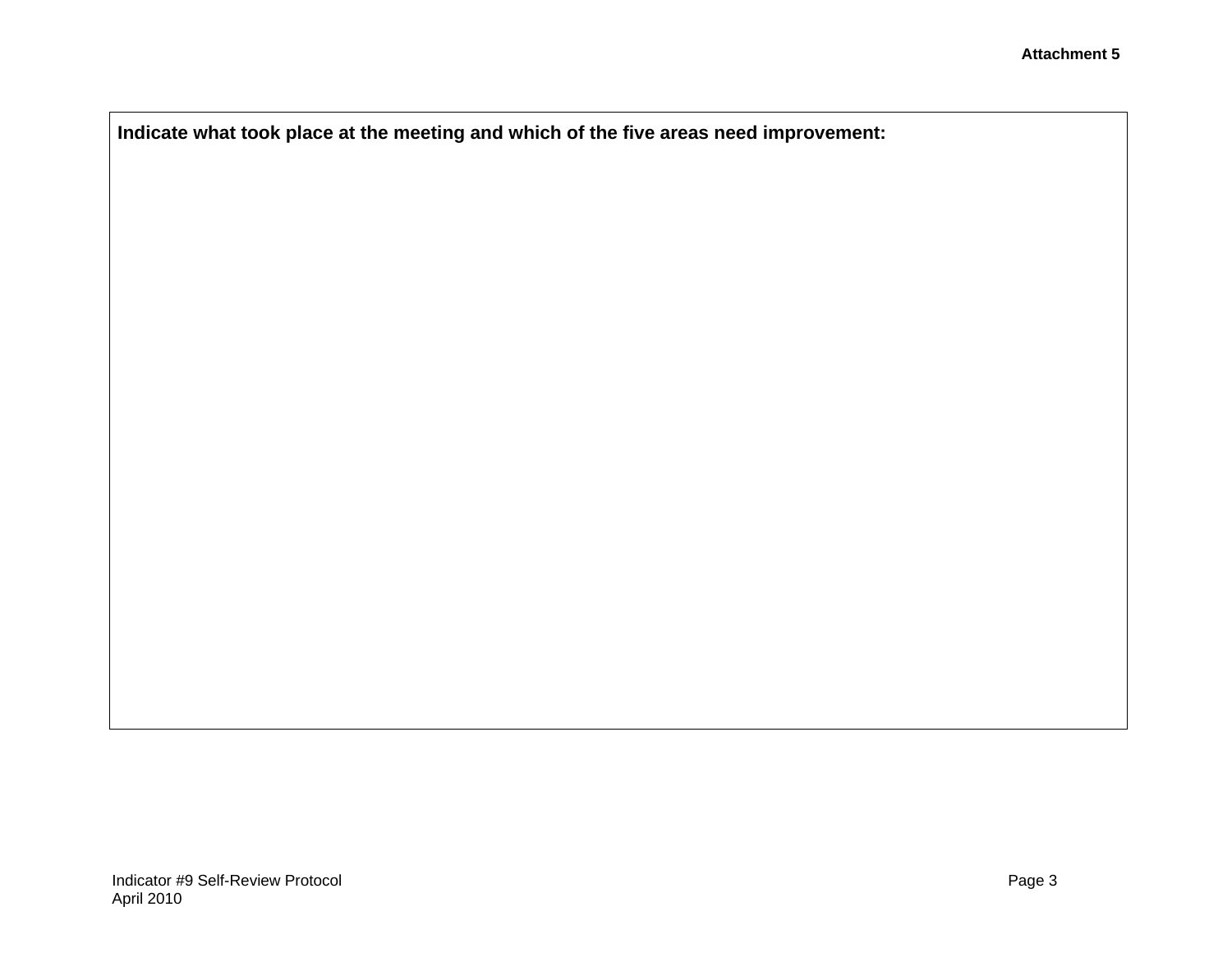## **Staff Interviews to Identify Improvement Activities**

 The district will conduct interviews with administrators, general education teachers and evaluators of students with disabilities. How the interviews are conducted will be at the discretion of the district. For example:

- the self-review team leader may choose to conduct all interviews; or
- the self-review team members may also be involved in the interview process;
- these interviews may be conducted individually or in small groups; or
- the interviews may be conducted in various formats, including discussions at staff meetings;
- the interview questions could be converted into a survey for a broader distribution; or
- the team may develop additional interview questions.

 The self-review team will determine who must be interviewed, but it is recommended that at least a representative sample of instructional staff and administrators from across the district be interviewed.

 The information collected should be recorded and analyzed to provide information regarding the quality of the district's prereferral, referral and evaluation procedures as they relate to disproportionality of students with disabilities in special education. This information will assist the district in determining improvement strategies to address areas of noncompliance with State and federal laws and regulations identified through the self-review process.

 The interview questions provide information to identify improvement activities for the following focus areas of the self-review protocol (Attachment 2):

- I. School-wide Approaches to Prereferral Interventions
- II. Referral of Students to the CSE
- III. Individual Evaluations of Students with Disabilities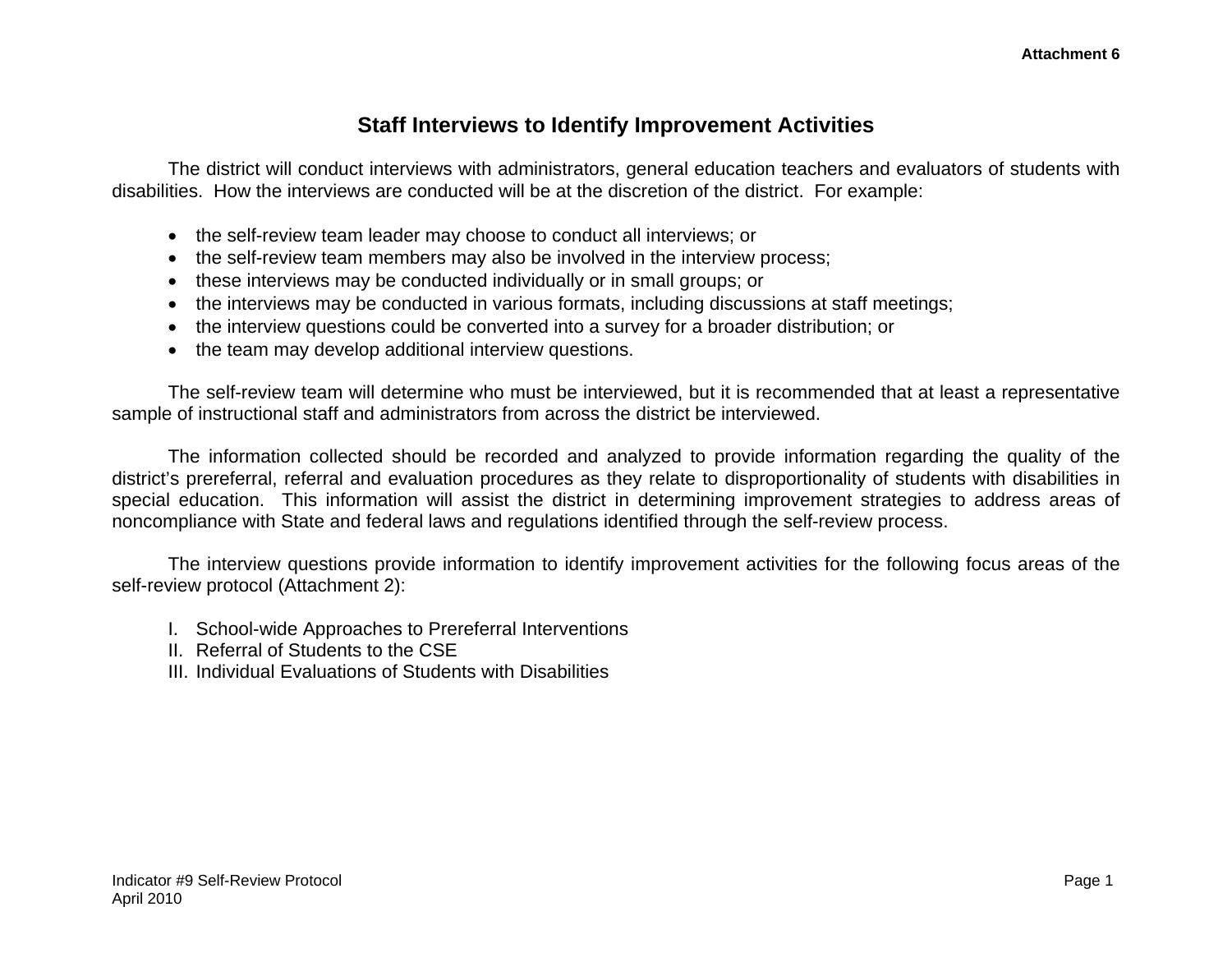|                                 | <b>Staff Interview Questions</b> |           |                                                                                                                                                                                                                                                    |                                                                |              |  |
|---------------------------------|----------------------------------|-----------|----------------------------------------------------------------------------------------------------------------------------------------------------------------------------------------------------------------------------------------------------|----------------------------------------------------------------|--------------|--|
|                                 |                                  |           | <b>School District:</b>                                                                                                                                                                                                                            | Interviewee(s):                                                | $Title(s)$ : |  |
| General<br>Education<br>Teacher | Administrator                    | Evaluator | Interviewer:                                                                                                                                                                                                                                       |                                                                |              |  |
|                                 |                                  |           | Date(s):                                                                                                                                                                                                                                           |                                                                |              |  |
|                                 |                                  |           | Disproportionality Focus Area: School-wide Approaches and Prereferral Interventions                                                                                                                                                                |                                                                |              |  |
| $\bullet$                       |                                  |           | Describe the prereferral system in your building. Describe your role in the process.                                                                                                                                                               |                                                                |              |  |
| $\bullet$                       |                                  |           | Have you ever referred a student for prereferral interventions? What were your criteria in doing so?                                                                                                                                               |                                                                |              |  |
| $\bullet$                       |                                  |           | Did the prereferral interventions provided address your concerns for the student you referred? If no, why not?                                                                                                                                     |                                                                |              |  |
|                                 |                                  |           | Do you feel you have sufficient support to implement the recommended prereferral interventions for the student you<br>referred?                                                                                                                    |                                                                |              |  |
| $\bullet$                       |                                  |           | Describe the effectiveness of the prereferral intervention system in your building and the impact on referrals to CSE.                                                                                                                             |                                                                |              |  |
|                                 | $\bullet$                        |           | Do you feel that all students have access to the prereferral intervention system?                                                                                                                                                                  |                                                                |              |  |
|                                 |                                  |           | Has information been provided to all instructional and administrative personnel on the range of general education support<br>services available in the district?                                                                                   |                                                                |              |  |
|                                 |                                  |           |                                                                                                                                                                                                                                                    | Disproportionality Focus Area: Referral of Students to the CSE |              |  |
| $\bullet$                       |                                  |           | Describe the process for how CSE referrals are handled in your building. Describe your role in the process.                                                                                                                                        |                                                                |              |  |
| $\bullet$                       |                                  |           | Have you ever referred a student to the CSE? What were your criteria in doing so?                                                                                                                                                                  |                                                                |              |  |
|                                 |                                  |           | Describe the information you are required to provide in making a CSE referral.                                                                                                                                                                     |                                                                |              |  |
|                                 | $\bullet$                        |           | When do you consider requesting a meeting with the student's parent to determine if general education supports and<br>services could be implemented as an alternative to special education?                                                        |                                                                |              |  |
|                                 | $\bullet$                        |           | Describe what you do when you receive a CSE referral.                                                                                                                                                                                              |                                                                |              |  |
|                                 |                                  |           | Describe the process to analyze and monitor CSE referrals school-wide.                                                                                                                                                                             |                                                                |              |  |
|                                 |                                  |           | Describe the process the school district uses to review data related to referrals to special education to detect any pattern<br>that might indicate a problem with disproportionate referrals of students of a particular race or native language. |                                                                |              |  |
|                                 |                                  |           | Disproportionality Focus Area: Individual Evaluation of Students with Disabilities                                                                                                                                                                 |                                                                |              |  |
|                                 |                                  |           | Describe the school district's criteria for selecting and administering nondiscriminatory evaluation and assessment<br>instruments (e.g., using trained personnel and using properly normed assessments).                                          |                                                                |              |  |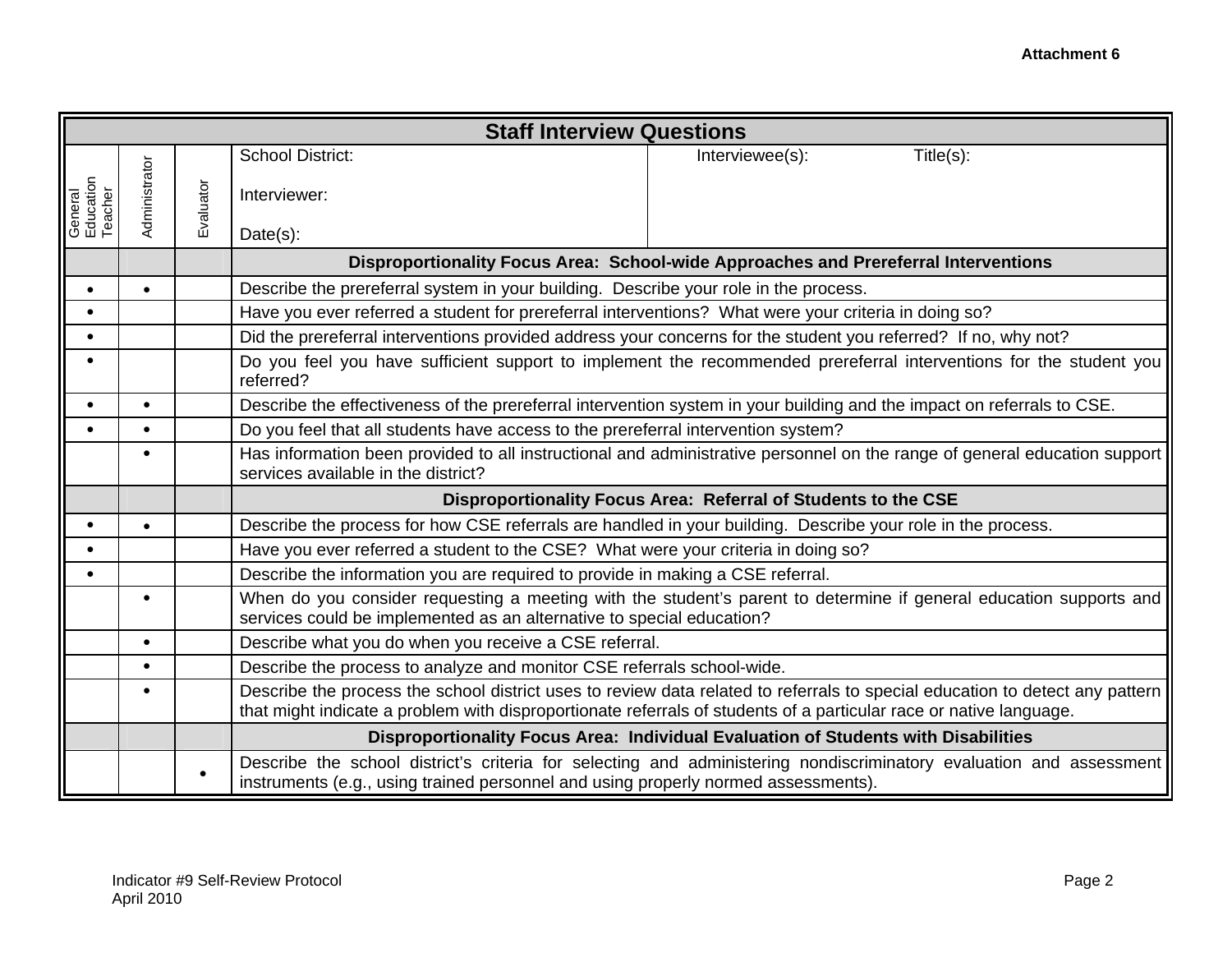|                                 | <b>Staff Interview Questions</b>                                                                                                                                                                                       |   |                                                        |                 |           |  |  |
|---------------------------------|------------------------------------------------------------------------------------------------------------------------------------------------------------------------------------------------------------------------|---|--------------------------------------------------------|-----------------|-----------|--|--|
|                                 |                                                                                                                                                                                                                        |   | <b>School District:</b>                                | Interviewee(s): | Title(s): |  |  |
| General<br>Education<br>Teacher | trator<br>ξ                                                                                                                                                                                                            |   | Interviewer:                                           |                 |           |  |  |
|                                 |                                                                                                                                                                                                                        | ш | $Date(s)$ :                                            |                 |           |  |  |
|                                 | Are assessments and other evaluation materials provided and administered in the student's native language or other<br>mode of communication in the form most likely to yield accurate information? If no, explain why. |   |                                                        |                 |           |  |  |
|                                 |                                                                                                                                                                                                                        |   | Describe your level of involvement at the CSE meeting. |                 |           |  |  |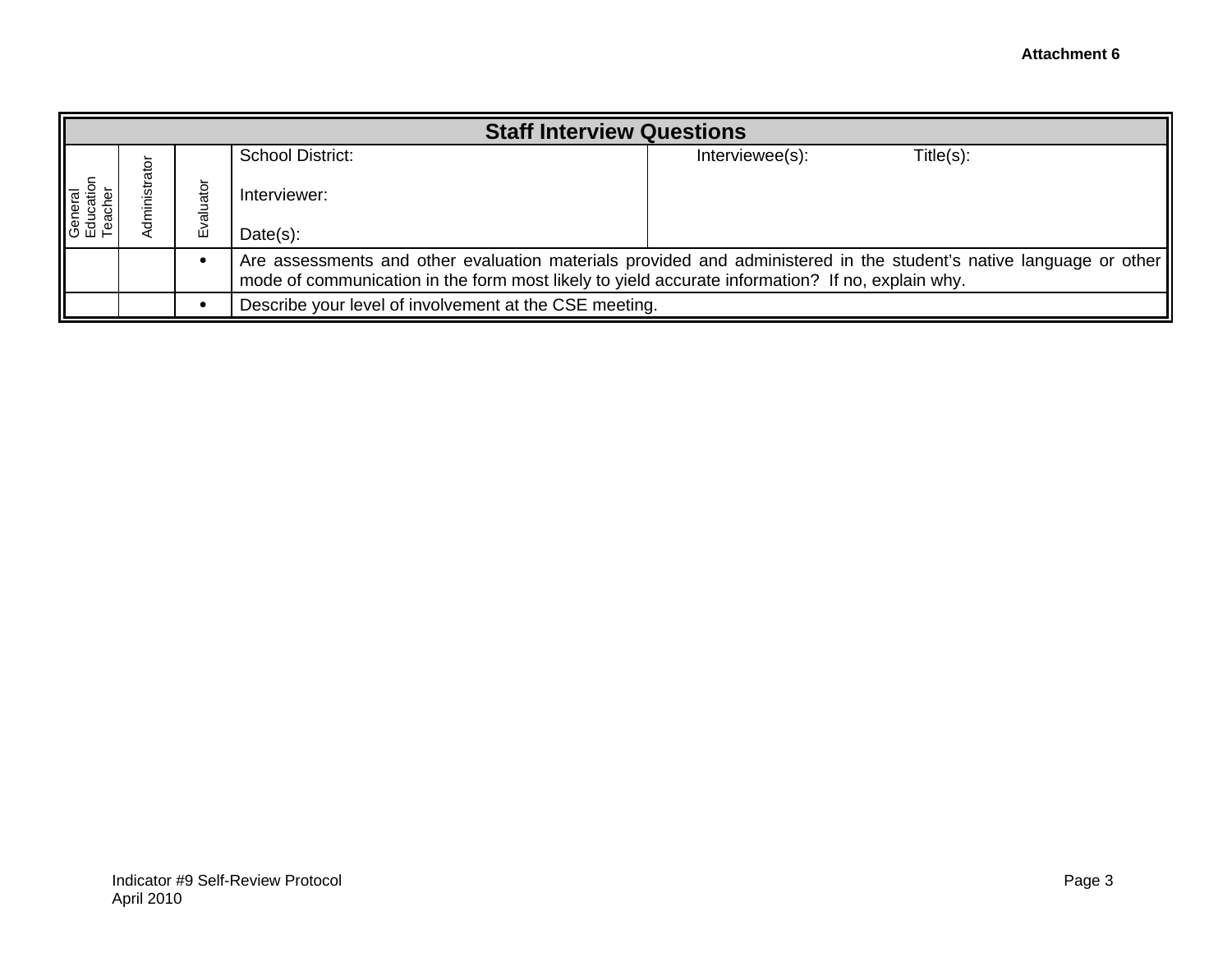# Sample of electronic form

## **Disproportionality Self-Review Monitoring Report to the New York State Education Department**

#### **Directions:**

- 1. Go to [http://pd.nysed.gov.](http://pd.nysed.gov/)
- 2. Log on using the same user id and password as assigned for PD data submissions.
- 3. Click on: Disproportionate Representation of Racial and Ethnic Groups in Special Education and Related Services.
- 4. Follow the online directions to complete the form.
- 5. Enter district's identifying information.
- 6. Provide appropriate verification from the Superintendent of Schools or Chief School Officer that the information as reported is true and accurate.
- 7. Using documentation from the Monitoring Protocol (Attachment 2), click the box under the "Yes" or "No" column as appropriate for each regulatory requirement. All citations must have a compliance indication.
- 8. Print a copy before submitting to SED.
- 9. Click "Submit"

| <b>School District Code:</b> |  |
|------------------------------|--|
| <b>School District Name:</b> |  |
| <b>Contact Person:</b>       |  |
| Email:                       |  |
| Telephone:                   |  |

#### **Statement of Verification of Accuracy**

I verify that the information submitted in this report is accurate based upon the findings from the Disproportionality Self-Review Monitoring process conducted during the current academic school year. (online form will identify the dates of the current academic year).

Superintendent or Chief School Officer

Date submitted:  $\frac{1}{2}$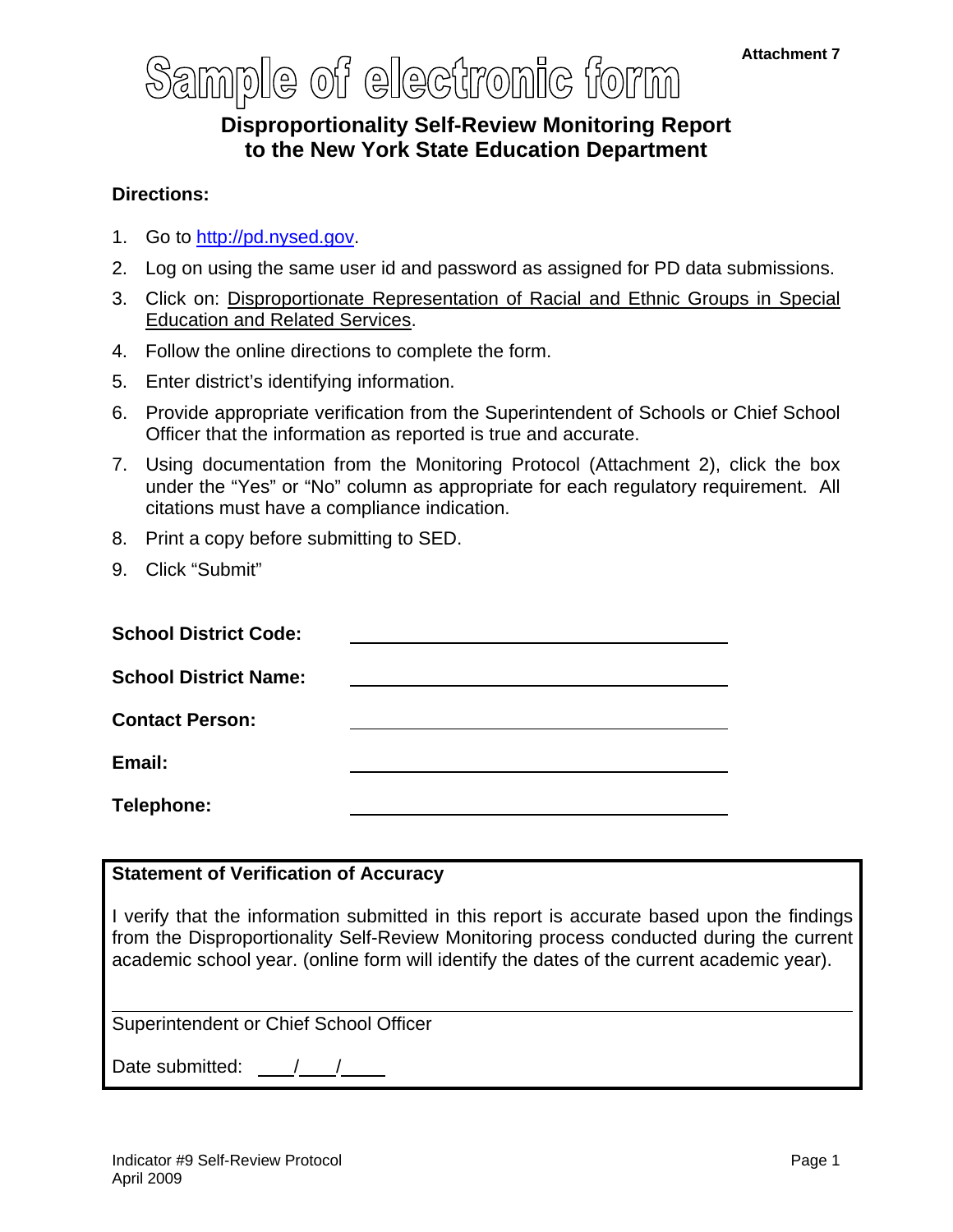# Sample of electronic form

#### **Directions: Transfer findings for each regulatory citation from the last column of Attachment 2, "Determination of Compliance."**

| <b>Citation</b><br>(8 NYCRR)        | <b>Issue</b>                                                                                                                                                                                                                                                                                                                                                              | Are the district's<br>policies, procedures<br>and practices in<br>compliance with<br>federal and State laws<br>and regulations? |           |
|-------------------------------------|---------------------------------------------------------------------------------------------------------------------------------------------------------------------------------------------------------------------------------------------------------------------------------------------------------------------------------------------------------------------------|---------------------------------------------------------------------------------------------------------------------------------|-----------|
|                                     |                                                                                                                                                                                                                                                                                                                                                                           | <b>Yes</b>                                                                                                                      | <b>No</b> |
|                                     | <b>School-wide Approaches and Prereferral Interventions</b>                                                                                                                                                                                                                                                                                                               |                                                                                                                                 |           |
| §200.2(b)(7)                        | Each Board of Education or Board of Trustees shall adopt<br>written policy that establishes a plan and policies for<br>implementing school-wide approaches, which may include a<br>response to intervention process, and prereferral interventions<br>in order to remediate a student's performance prior to referral<br>for special education.                           |                                                                                                                                 |           |
| II. Referral of Students to the CSE |                                                                                                                                                                                                                                                                                                                                                                           |                                                                                                                                 |           |
| $\S200.4(a)(2)(iii)$                | A request for a referral submitted by persons other than the<br>parent, student or a judicial officer shall:                                                                                                                                                                                                                                                              |                                                                                                                                 |           |
| \$200.4(a)(2)(iii)(a)               | state the reasons for the referral and include any test<br>results, records or reports upon which the referral is based<br>that may be in the possession of the person submitting the<br>referral.                                                                                                                                                                        |                                                                                                                                 |           |
| \$200.4(a)(2)(iii)(b)               | describe in writing, intervention services, programs or<br>$\bullet$<br>instructional methodologies used to remediate the student's<br>performance prior to referral, including any supplementary<br>aids or support services provided for this purpose, or state<br>the reasons why no such attempts were made.                                                          |                                                                                                                                 |           |
| $\S200.4(a)(9)$                     | The building administrator, upon receipt of a referral, may<br>request a meeting with the parent or person in parental<br>relationship to the student, the student, if appropriate, and the<br>person making the referral to determine whether the student<br>would benefit from additional general education support<br>services as an alternative to special education. |                                                                                                                                 |           |
|                                     | III. Individual Evaluations of Students with Disabilities                                                                                                                                                                                                                                                                                                                 |                                                                                                                                 |           |
| $\S200.4(b)(6)(i)$                  | Assessments and other evaluation materials used to assess a<br>student under this section:                                                                                                                                                                                                                                                                                |                                                                                                                                 |           |
| $\S200.4(b)(6)(i)(a)$               | are provided and administered in the student's native<br>language or other mode of communication and in the form<br>most likely to yield accurate information on what the student<br>knows and can do academically, developmentally and<br>functionally, unless it is clearly not feasible to so provide or<br>administer;                                                |                                                                                                                                 |           |
| $\S200.4(b)(6)(i)(b)$               | are used for purposes for which the assessments or<br>measures are valid and reliable;                                                                                                                                                                                                                                                                                    |                                                                                                                                 |           |
| $\S200.4(b)(6)(i)(c)$               | are administered by trained and knowledgeable personnel<br>in accordance with the instruction provided by those who                                                                                                                                                                                                                                                       |                                                                                                                                 |           |